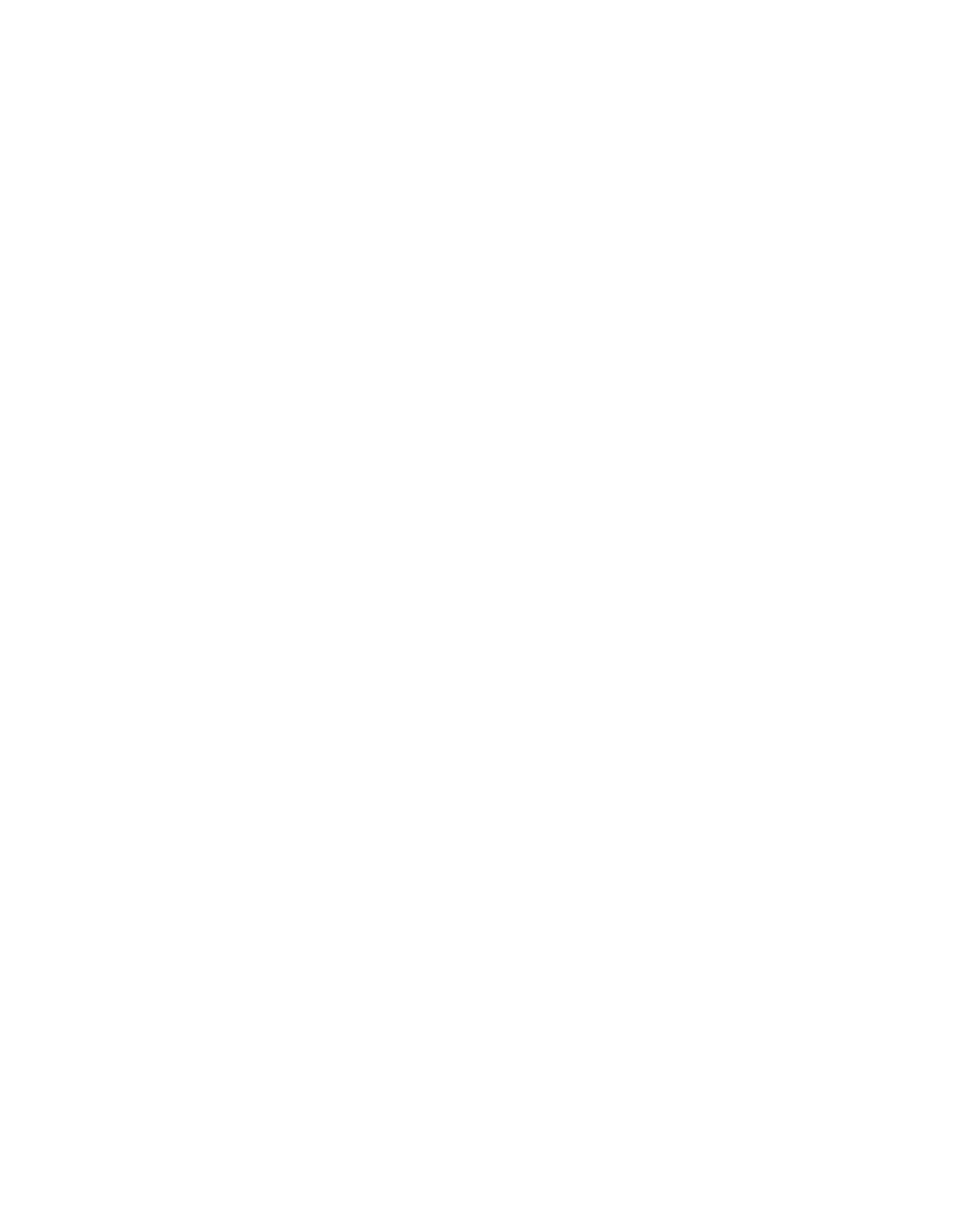# **Contents**

|                  | 1 Getting Started                               | $\mathbf{1}$                                       |
|------------------|-------------------------------------------------|----------------------------------------------------|
|                  | 1.1<br>1.2<br>1.3                               | $\overline{1}$<br>$\overline{2}$<br>$\overline{2}$ |
| $\overline{2}$   | <b>Workflow</b><br>2.1<br>2.2<br>2.3<br>2.4     | 3<br>3<br>3<br>3<br>$\overline{4}$                 |
| 3                | <b>Troubleshooting</b><br>3.1<br>3.2<br>3.3     | 5<br>5<br>5<br>$\overline{7}$                      |
| $\blacktriangle$ | <b>Data</b><br>4.1<br>4.2                       | 9<br>9<br>9                                        |
| 5.               | <b>Literature</b>                               | 11                                                 |
| 6                | <b>Contributing</b><br>6.1<br>6.2<br>6.3<br>6.4 | 13<br>13<br>14<br>16<br>18                         |
| 7                | <b>Authors</b>                                  | 21                                                 |
| 8                | <b>Changelog</b><br>8.1                         | 23<br>23                                           |
| 9                | <b>Reference</b><br>9.1<br>9.2<br>9.3<br>9.4    | 31<br>31<br>31<br>31<br>31                         |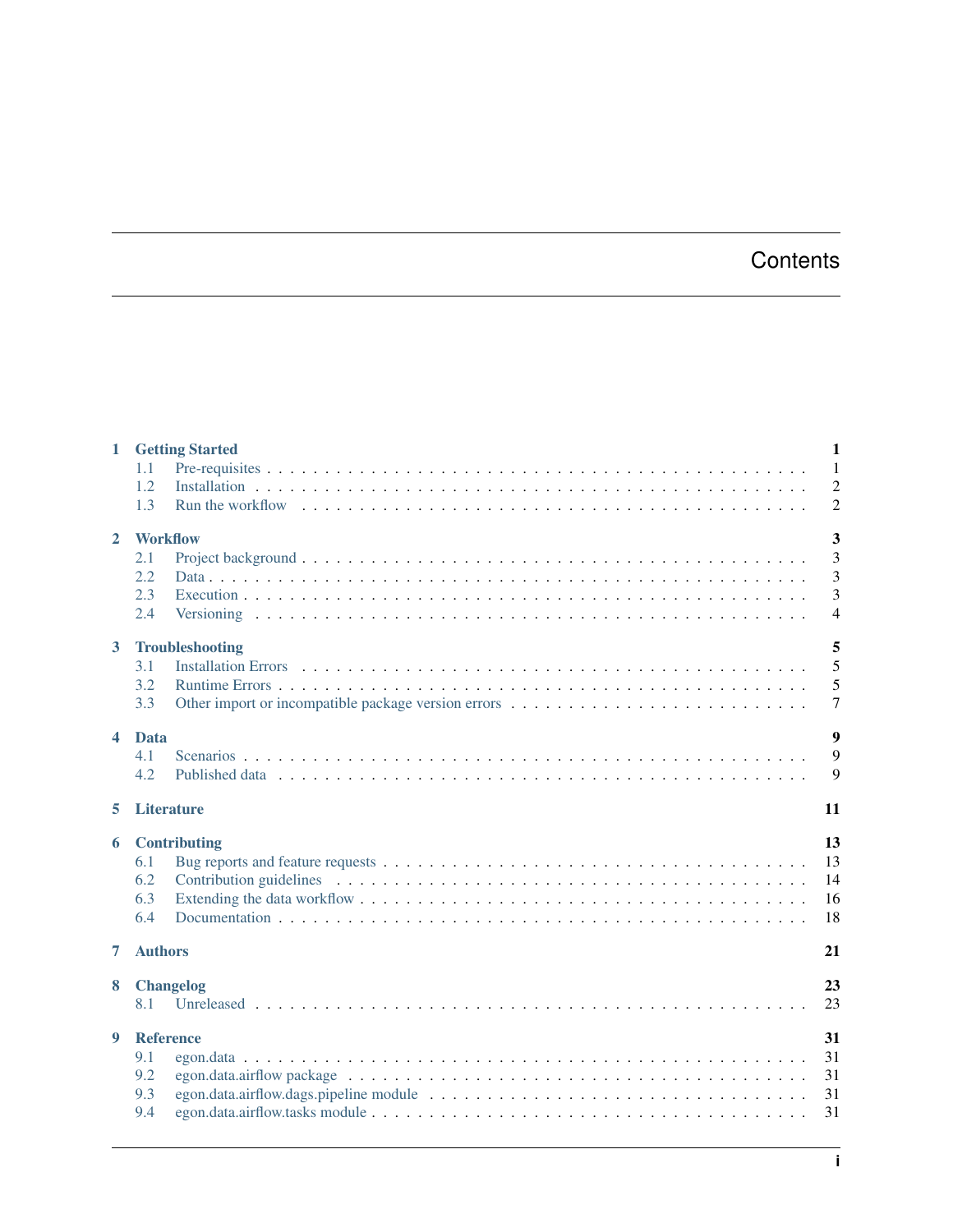|                                  | 9.6<br>9.7   |  |    |  |
|----------------------------------|--------------|--|----|--|
| 10 Indices and tables<br>33      |              |  |    |  |
| <b>Python Module Index</b><br>35 |              |  |    |  |
|                                  | <b>Index</b> |  | 37 |  |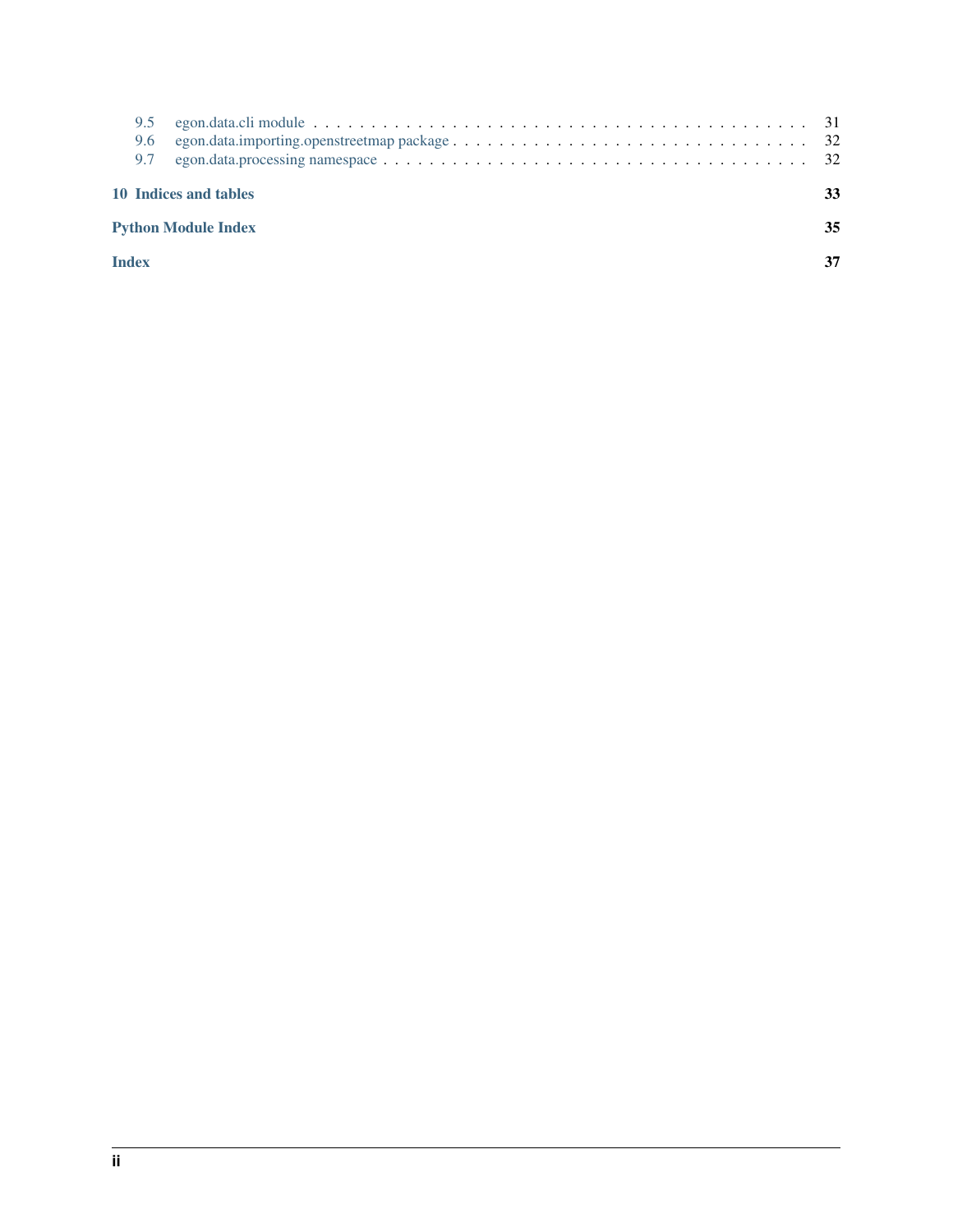### Getting Started

### <span id="page-4-1"></span><span id="page-4-0"></span>**1.1 Pre-requisites**

In addition to the installation of Python packages, some non-Python packages are required too. Right now these are:

- [Docker:](https://docs.docker.com/get-started/) Docker is used to provide a PostgreSQL database (in the default case).
	- Docker provides extensive installation instruction. Best you consult [their docs](https://docs.docker.com/get-docker/) and choose the appropriate install method for your OS.

Docker is not required if you use a local PostreSQL installation.

- The *psql* executable. On Ubuntu, this is provided by the *postgresql-client-common* package.
- Header files for the libpq5 PostgreSQL library. These are necessary to build the psycopq2 package from source and are provided by the libpq-dev package on Ubuntu.
- [osm2pgsql](https://osm2pgsql.org/) On recent Ubuntu version you can install it via sudo apt install osm2pgsql.
- [postgis](https://postgis.net/) On recent Ubuntu version you can install it via sudo apt install postgis.
- osmTGmod resp. osmosis needs [java.](https://www.java.com/) On recent Ubuntu version you can install it via sudo apt install default-jre and sudo apt install default-jdk.
- conda is needed for the subprocess of running pypsa-eur-sec. For the installation of miniconda, check out the [conda installation guide.](https://docs.conda.io/projects/conda/en/latest/user-guide/install/)
- pypsa-eur-sec resp. Fiona needs the additional library libtbb2. On recent Ubuntu version you can install it via sudo apt install libtbb2
- [gdal](https://gdal.org/) On recent Ubuntu version you can install it via sudo apt install gdal-bin.
- curl is required. You can install it via sudo apt install curl.
- To download ERA5 weather data you need to register at the CDS registration page and install the CDS API key as described [here](https://cds.climate.copernicus.eu/api-how-to) You also have to agree on the [terms of use](https://cds.climate.copernicus.eu/cdsapp/#!/terms/licence-to-use-copernicus-products)
- Make sure you have enough free disk space (~350 GB) in your working directory.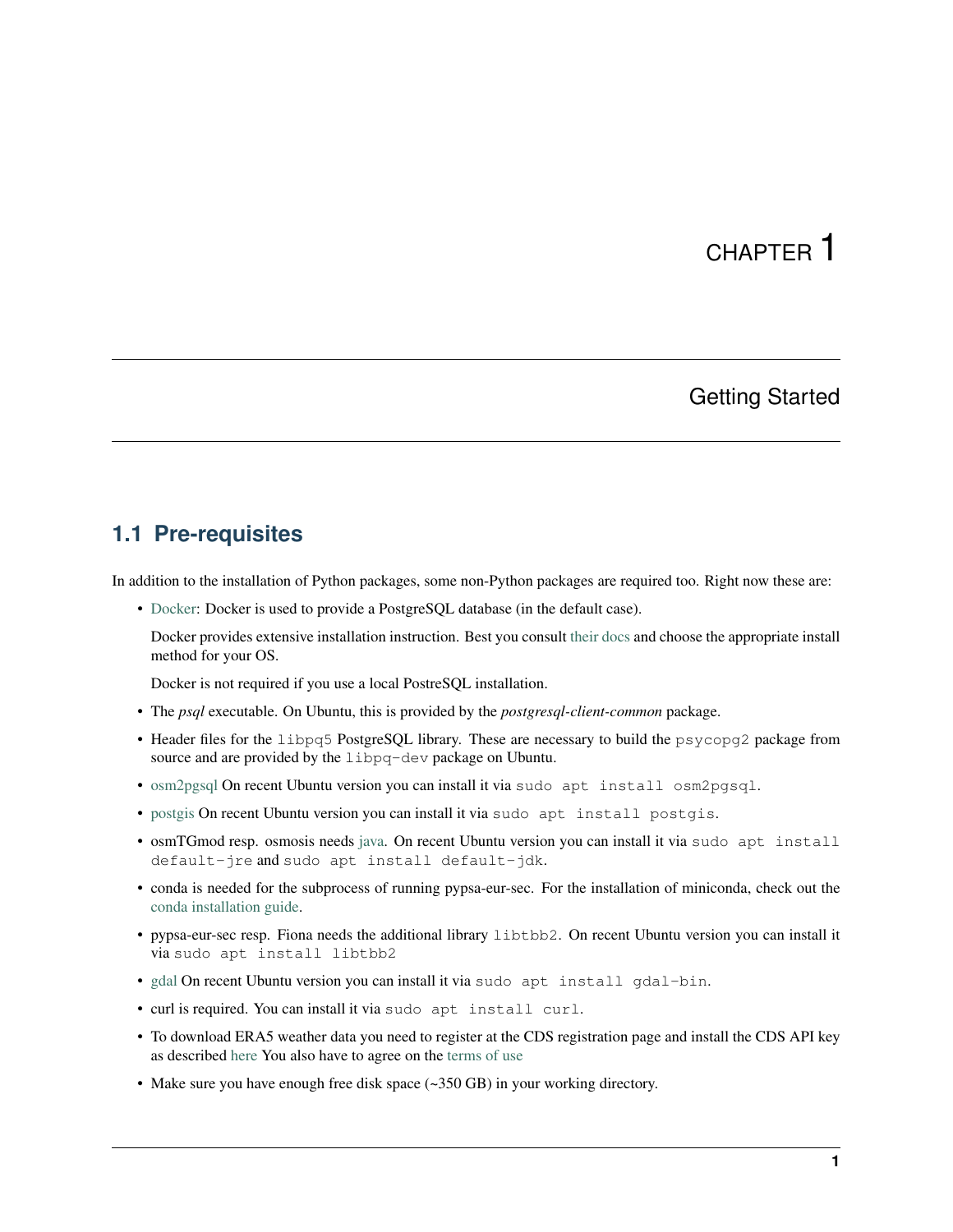# <span id="page-5-0"></span>**1.2 Installation**

Since no release is available on PyPI and installations are probably used for development, cloning it via

```
git clone git@github.com:openego/eGon-data.git
```
and installing it in editable mode via

```
pip install -e eGon-data/
```
are recommended.

In order to keep the package installation isolated, we recommend installing the package in a dedicated virtual environment. There's both, an [external tool](https://virtualenv.pypa.io/en/latest/) and a [builtin module](https://docs.python.org/3/tutorial/venv.html#virtual-environments-and-packages) which help in doing so. I also highly recommend spending the time to set up [virtualenvwrapper](https://virtualenvwrapper.readthedocs.io/en/latest/index.html) to manage your virtual environments if you start having to keep multiple ones around.

If you run into any problems during the installation of egon.data, try looking into the list of [known installation](https://eGon-data.readthedocs.io/en/latest/troubleshooting.html#installation-errors) [problems](https://eGon-data.readthedocs.io/en/latest/troubleshooting.html#installation-errors) we have collected. Maybe we already know of your problem and also of a solution to it.

# <span id="page-5-1"></span>**1.3 Run the workflow**

The egon.data package installs a command line application called egon-data with which you can control the workflow so once the installation is successful, you can explore the command line interface starting with egon-data --help.

The most useful subcommand is probably egon-data serve. After running this command, you can open your browser and point it to *localhost:8080*, after which you will see the web interface of [Apache Airflow](https://airflow.apache.org/docs/apache-airflow/stable/ui.html#ui-screenshots) with which you can control the  $e G o^n$  data processing pipeline.

If running egon-data results in an error, we also have collected a list of [known runtime errors,](https://eGon-data.readthedocs.io/en/latest/troubleshooting.html#runtime-errors) which can consult in search of a solution.

Warning: A complete run of the workflow might require much computing power and can't be run on laptop. Use the *test mode* for experimenting.

Warning: A complete run of the workflow needs loads of free disk space (~350 GB) to store (temporary) files.

### <span id="page-5-2"></span>**1.3.1 Test mode**

The workflow can be tested on a smaller subset of data on example of the federal state of Schleswig-Holstein. Data is reduced during execution of the workflow to represent only this area.

Warning: Right now, the test mode is set in *egon.data/airflow/pipeline.py*.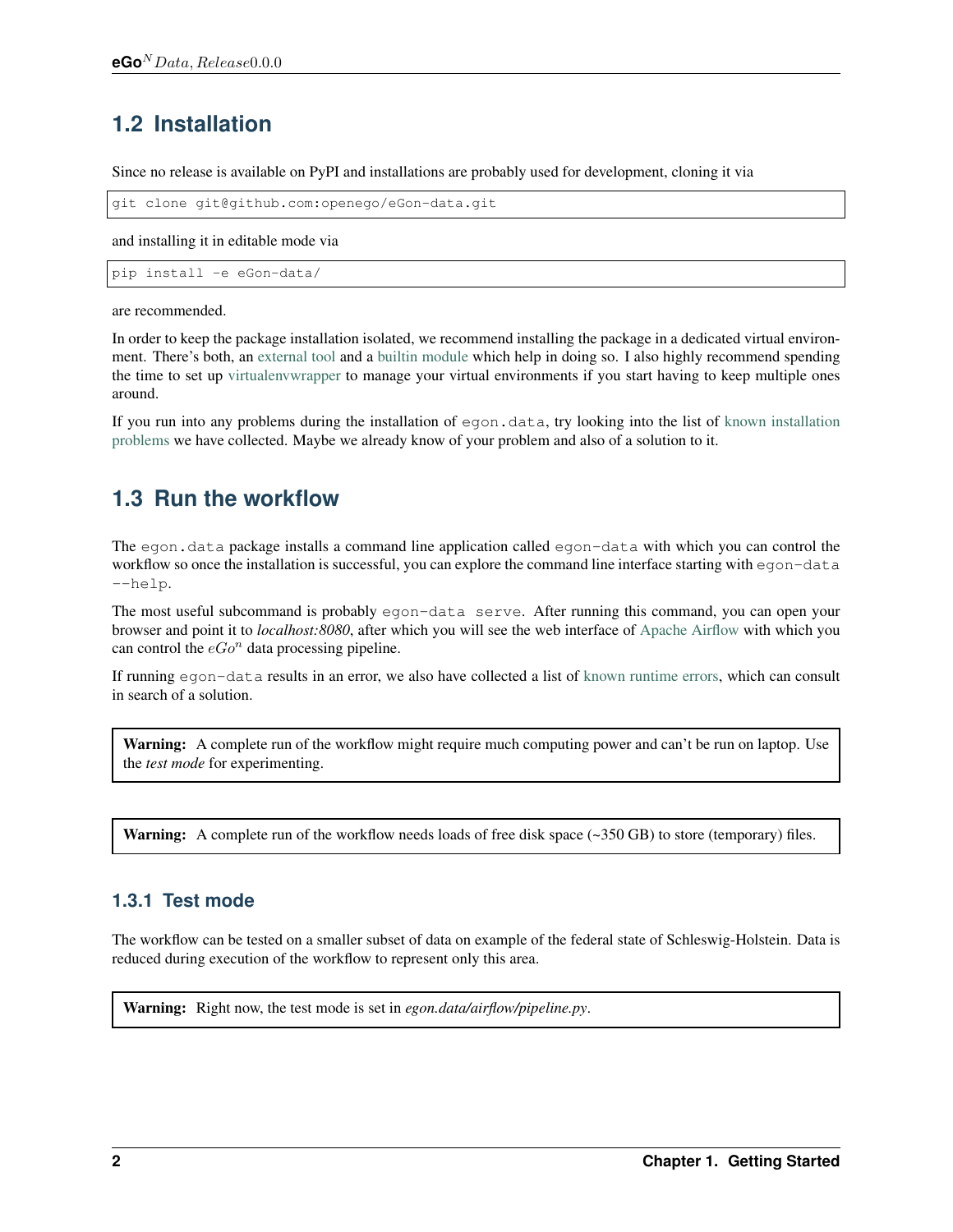## **Workflow**

### <span id="page-6-1"></span><span id="page-6-0"></span>**2.1 Project background**

egon-data provides a transparent and reproducible open data based data processing pipeline for generating data models suitable for energy system modeling. The data is customized for the requirements of the research project eGo\_n. The research project aims to develop tools for an open and cross-sectoral planning of transmission and distribution grids. For further information please visit the [eGo\\_n project website.](https://ego-n.org/) egon-data is a further development of the [Data](https://github.com/openego/data_processing) [processing](https://github.com/openego/data_processing) developed in the former research project [open\\_eGo.](https://openegoproject.wordpress.com/) It aims for an extensions of the data models as well as for a better replicability and manageability of the data preparation and processing. The resulting data set serves as an input for the optimization tools [eTraGo,](https://github.com/openego/eTraGo) [ding0](https://github.com/openego/ding0) and [eDisGo](https://github.com/openego/eDisGo) and delivers for example data on grid topologies, demands/demand curves and generation capacities in a high spatial resolution. The outputs of egon-data are published under open source and open data licenses.

### <span id="page-6-2"></span>**2.2 Data**

egon-data retrieves and processes data from several different external input sources which are all freely available and published under an open data license. The process handles data with different data types, such as spatial data with a high geographical resolution or load/generation time series with an hourly resolution.

### <span id="page-6-3"></span>**2.3 Execution**

In principle egon-data is not limited to the use of a specific programming language as the workflow integrates different scripts using Apache Airflow, but Python and SQL are widely used within the process. Apache Airflow organizes the order of execution of processing steps through so-called operators. In the default case the SQL processing is executed on a containerized local PostgreSQL database using Docker. For further information on Docker and its installation please refer to their [documentation.](https://docs.docker.com/) Connection information of our local Docker database are defined in the corresponding [docker-compose.yml](https://github.com/openego/eGon-data/blob/dev/src/egon/data/airflow/docker-compose.yml)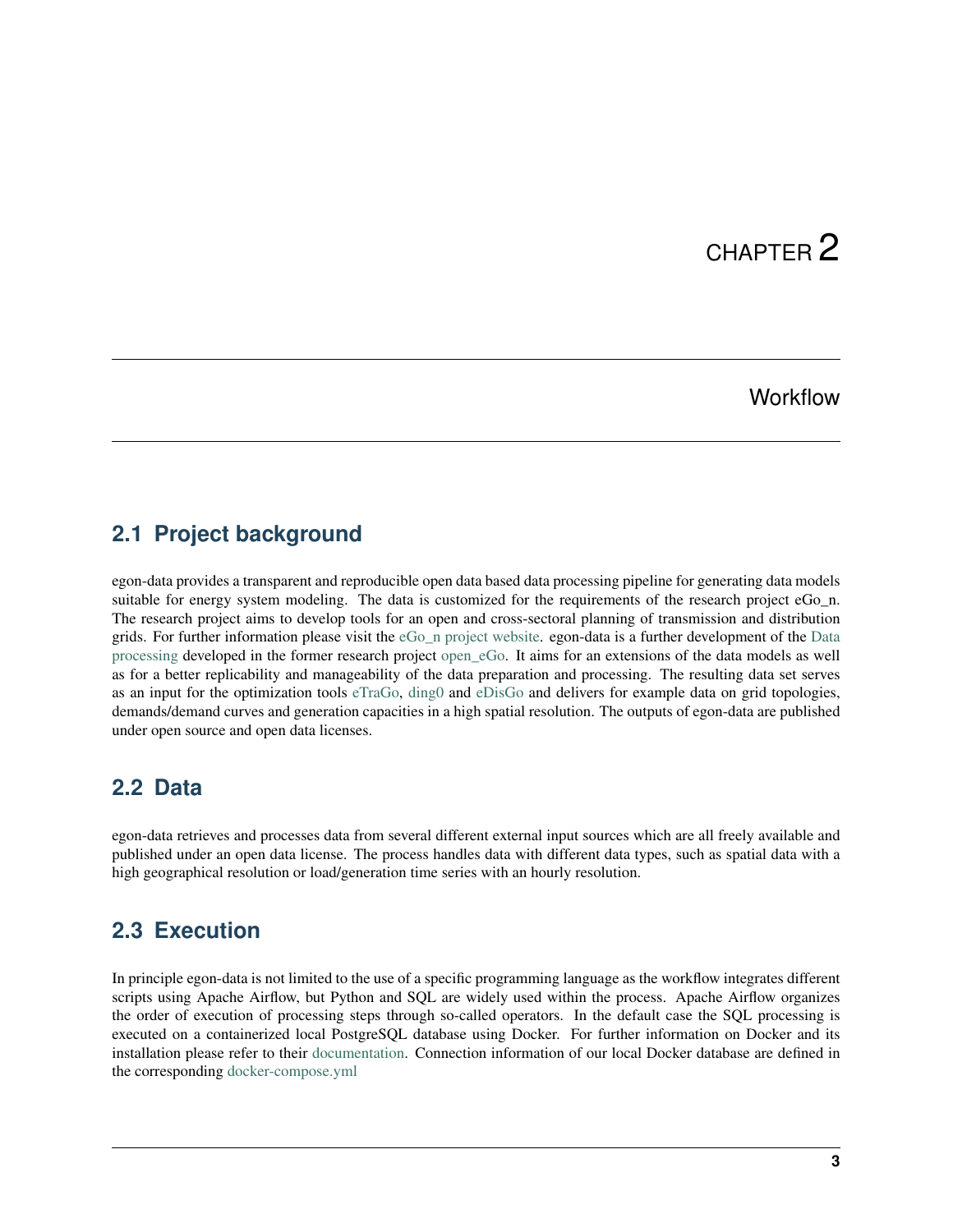The egon-data workflow is composed of four different sections: database setup, data import, data processing and data export to the OpenEnergy Platform. Each section consists of different tasks, which are managed by Apache Airflow and correspond with the local database. Only final datasets which function as an input for the optimization tools or selected interim results are uploaded to the [Open Energy Platform.](https://openenergy-platform.org/) The data processing in egon-data needs to be performed locally as calculations on the Open Energy Platform are prohibited. More information on how to run the workflow can be found in the [getting started section](https://egon-data.readthedocs.io/en/latest/getting_started.html#run-the-workflow) of our documentation.

# <span id="page-7-0"></span>**2.4 Versioning**

Warning: Please note, the following is not implemented yet, but we are working on it.

Source code and data are versioned independendly from each other. Every data table uploaded to the Open Energy Platform contains a column 'version' which is used to identify different versions of the same data set. The version number is maintained for every table separately. This is a major difference to the versioning concept applied in the former data processing where all (interim) results were versioned under the same version number.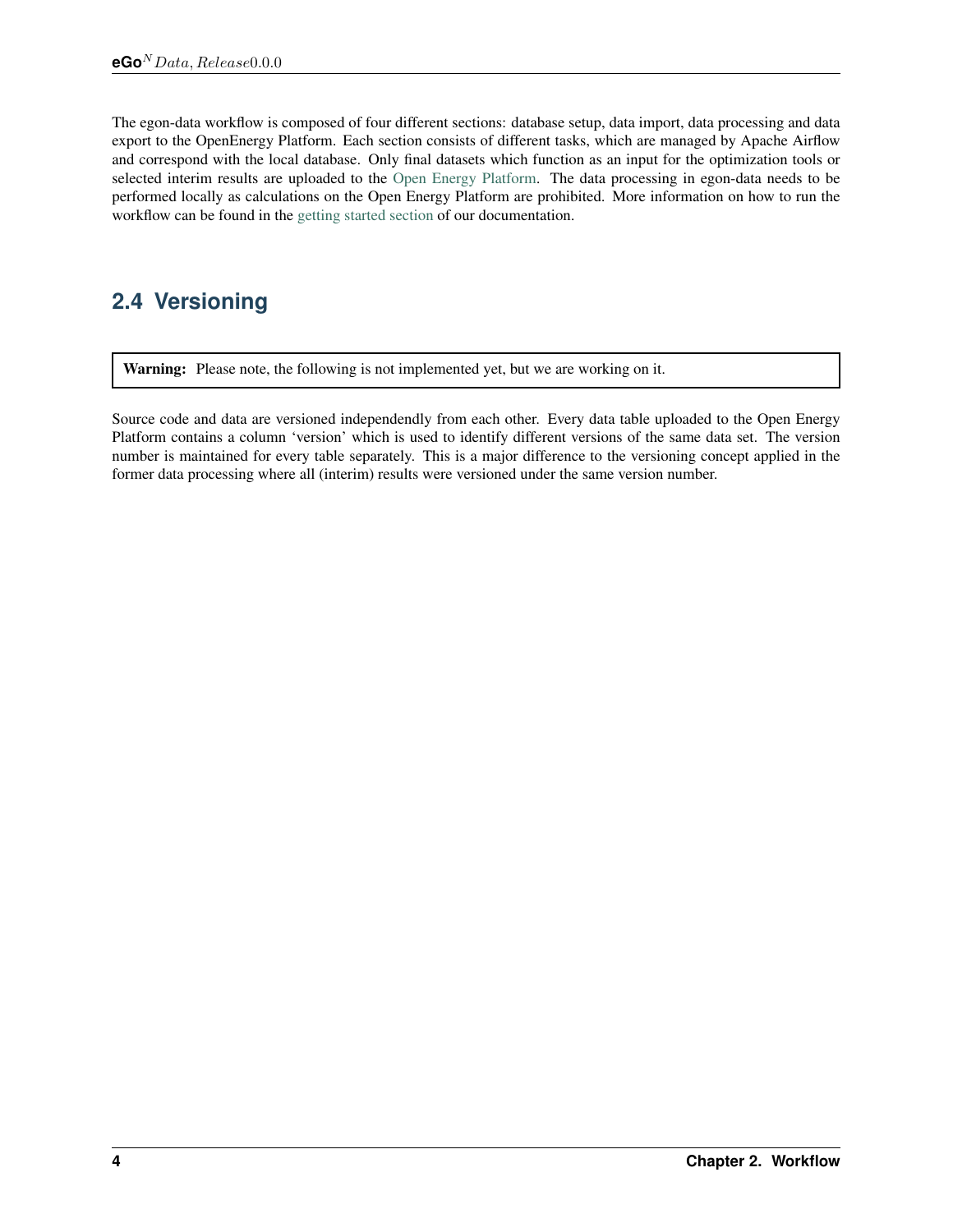## **Troubleshooting**

<span id="page-8-0"></span>Having trouble installing or running eGon-data? Here's a list of known issues including a solution.

### <span id="page-8-1"></span>**3.1 Installation Errors**

These are some errors you might encounter while trying to install [egon.data](#page-34-2).

#### **3.1.1 importlib\_metadata.PackageNotFoundError: No package metadata ...**

It might happen that you have installed *importlib-metadata=3.1.0* for some reason which will lead to this error. Make sure you have *importlib-metadata* $>=3.1.1$  installed. For more information read the discussion in [issue #60.](https://github.com/openego/eGon-data/issues/60)

### <span id="page-8-2"></span>**3.2 Runtime Errors**

These are some of the errors you might encounter while trying to run egon-data.

#### **3.2.1 ERROR: Couldn't connect to Docker daemon ...**

To verify, please execute docker-compose -f <(echo {"service": {"image": "hellow-world"}}) ps and you should see something like

```
ERROR: Couldn't connect to Docker daemon at http+docker://localunixsocket - is it.
˓→running?
If it's at a non-standard location, specify the URL with the DOCKER_HOST environment
variable.
```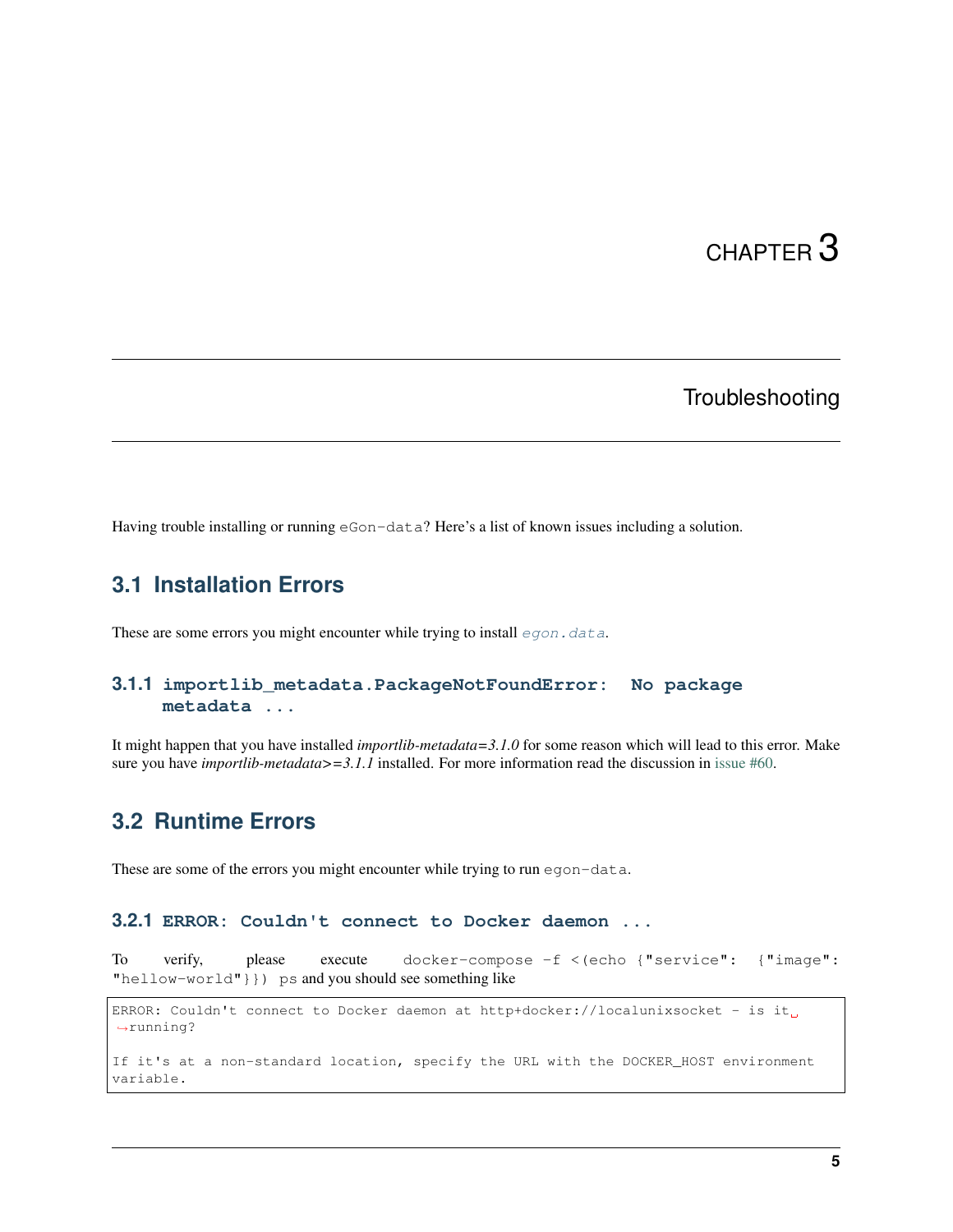This can have at least two possible reasons. First, the docker daemon might not be running. On Linux Systems, you can check for this by running ps -e | grep dockerd. If this generates no output, you have to start the docker daemon, which you can do via sudo systemctl start docker.service on recent Ubuntu systems.

Second, your current user might not be a member of the *docker* group. On Linux, you can check this by running groups \$(whoami). If the output does not contain the word *docker*, you have to add your current user to the *docker* group. You can find more information on how to do this in the [docker documentation.](https://docs.docker.com/engine/install/linux-postinstall/#manage-docker-as-a-non-root-user) Read the [initial](https://github.com/openego/eGon-data/issues/33) [discussion](https://github.com/openego/eGon-data/issues/33) for more context.

#### **3.2.2 [ERROR] Connection in use ...**

This error might arise when running egon-data serve making it shut down early with ERROR - Shutting down webserver. The reason for this is that the local webserver from a previous egon-data serve run didn't shut down properly and is still running. This can be fixed by running  $ps -eo$  pid, command  $|$ grep "gunicorn: master" | grep -v grep which should lead to output like NUMBER gunicorn: master [airflow-webserver] where NUMBER is a varying number. Once you got this, run kill -s INT NUMBER, substituting NUMBER with what you got previously. After this, egon-data serve should run without errors again.

#### **3.2.3 [ERROR] Cannot create container for service egon-data-local-database ...**

During building the docker container for the Postgres database, you might encounter an error like

```
ERROR: for egon-data-local-database Cannot create container for service
egon-data-local-database: Conflict. The container name
"/egon-data-local-database" is already in use by container
"1ff9aadef273a76a0acbf850c0da794d0fb28a30e9840f818cca1a47d1181b00".
You have to remove (or rename) that container to be able to reuse that name.
```
If you're ok with deleting the data, stop and remove the container by

```
docker stop egon-data-local-database
docker rm -v egon-data-local-database
```
The container and its data can be kept by renaming the docker container.

```
docker rename egon-data-local-database NEW_CONTAINER_NAME
```
#### **3.2.4 Working with multiple instances of egon-data**

To make sure parallel installations of egon-data are not conflicting each other users have to set different values for the following options in the configuration:

```
--airflow-port
--compose-project-name
--database-port
--docker-container-name
```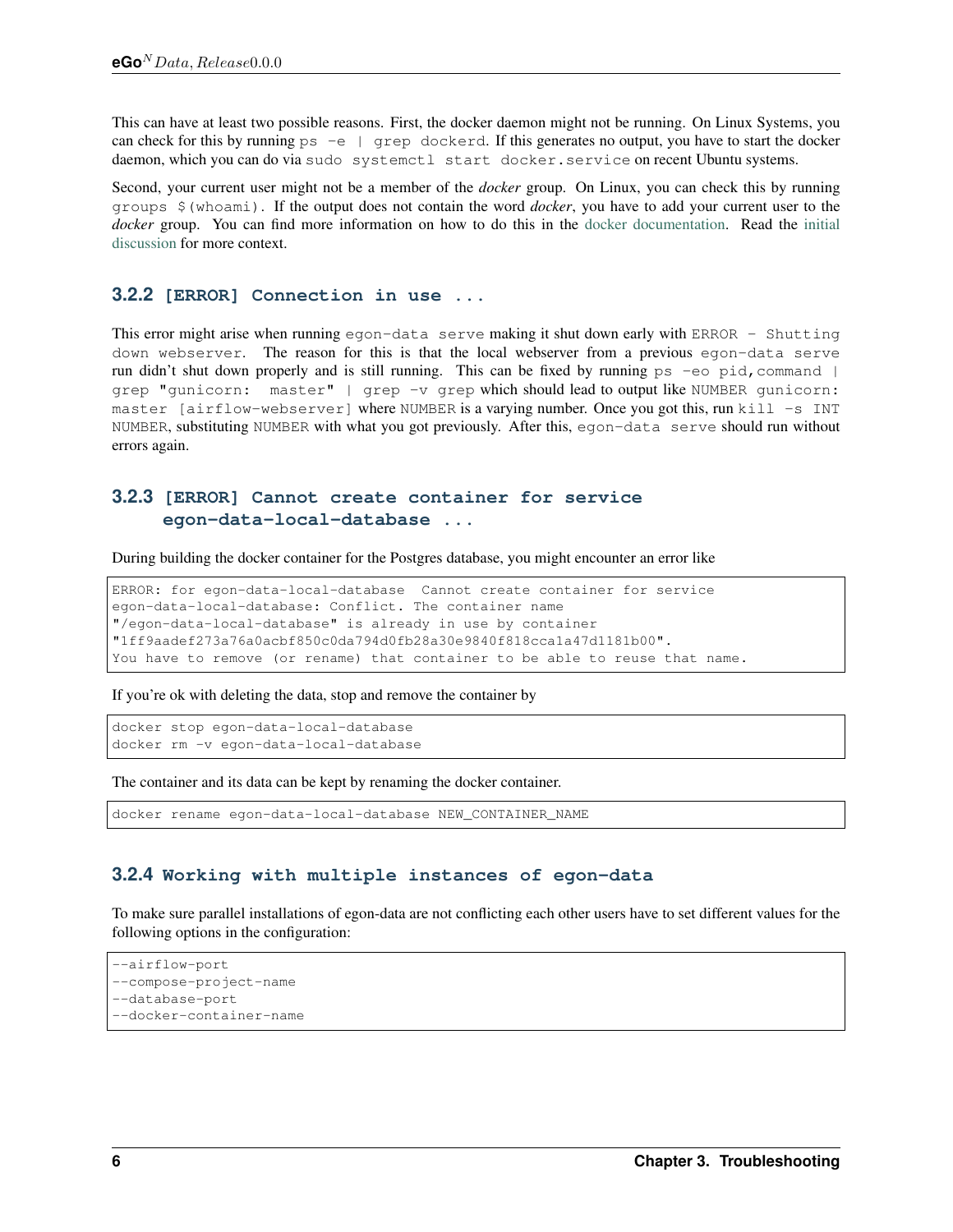## <span id="page-10-0"></span>**3.3 Other import or incompatible package version errors**

If you get an ImportError when trying to run egon-data, or the installation complains with something like

first-package a.b.c requires second-package>=q.r.r, but you'll have second-package x.y.z which is incompatible.

you might have run into a problem of earlier pip versions. Either upgrade to a pip version >=20.3 and reinstall egon.data, or reinstall the package via pip install -U --use-feature=2020-resolver. The -U flag is important to actually force a reinstall. For more information read the discussions in issues [#36](https://github.com/openego/eGon-data/issues/36) and [#37.](https://github.com/openego/eGon-data/issues/37)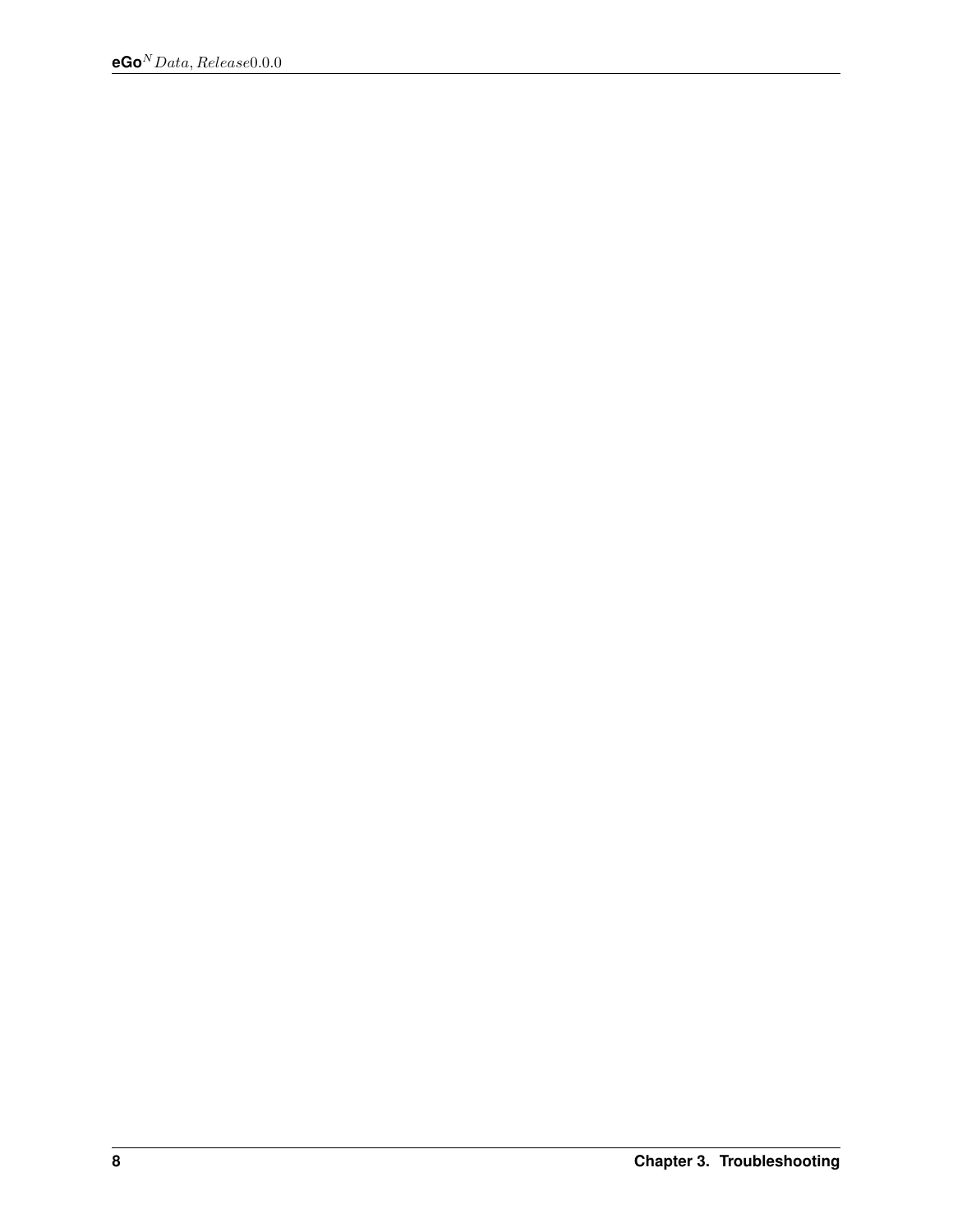Data

# <span id="page-12-1"></span><span id="page-12-0"></span>**4.1 Scenarios**

<span id="page-12-2"></span>**4.2 Published data**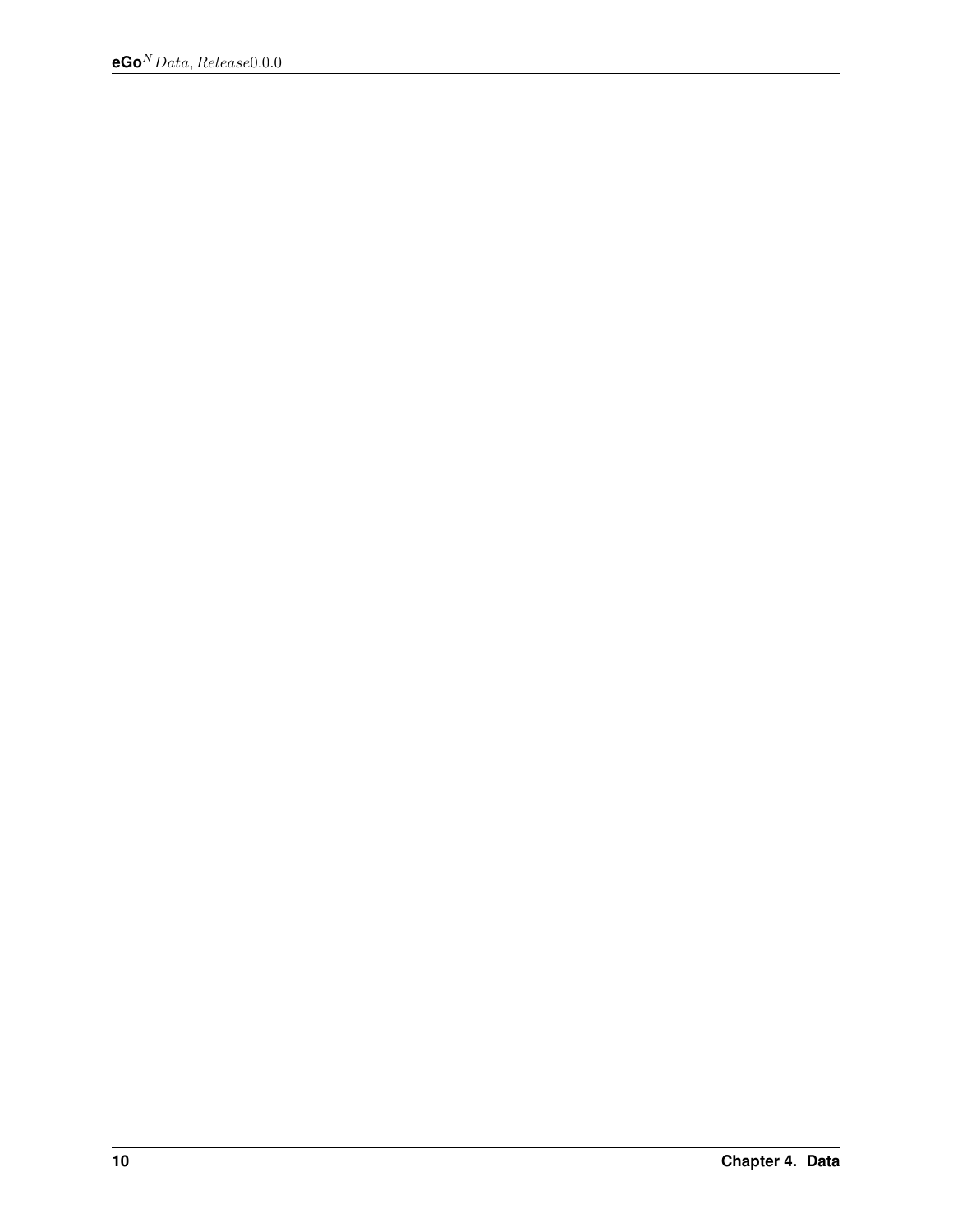<span id="page-14-0"></span>Literature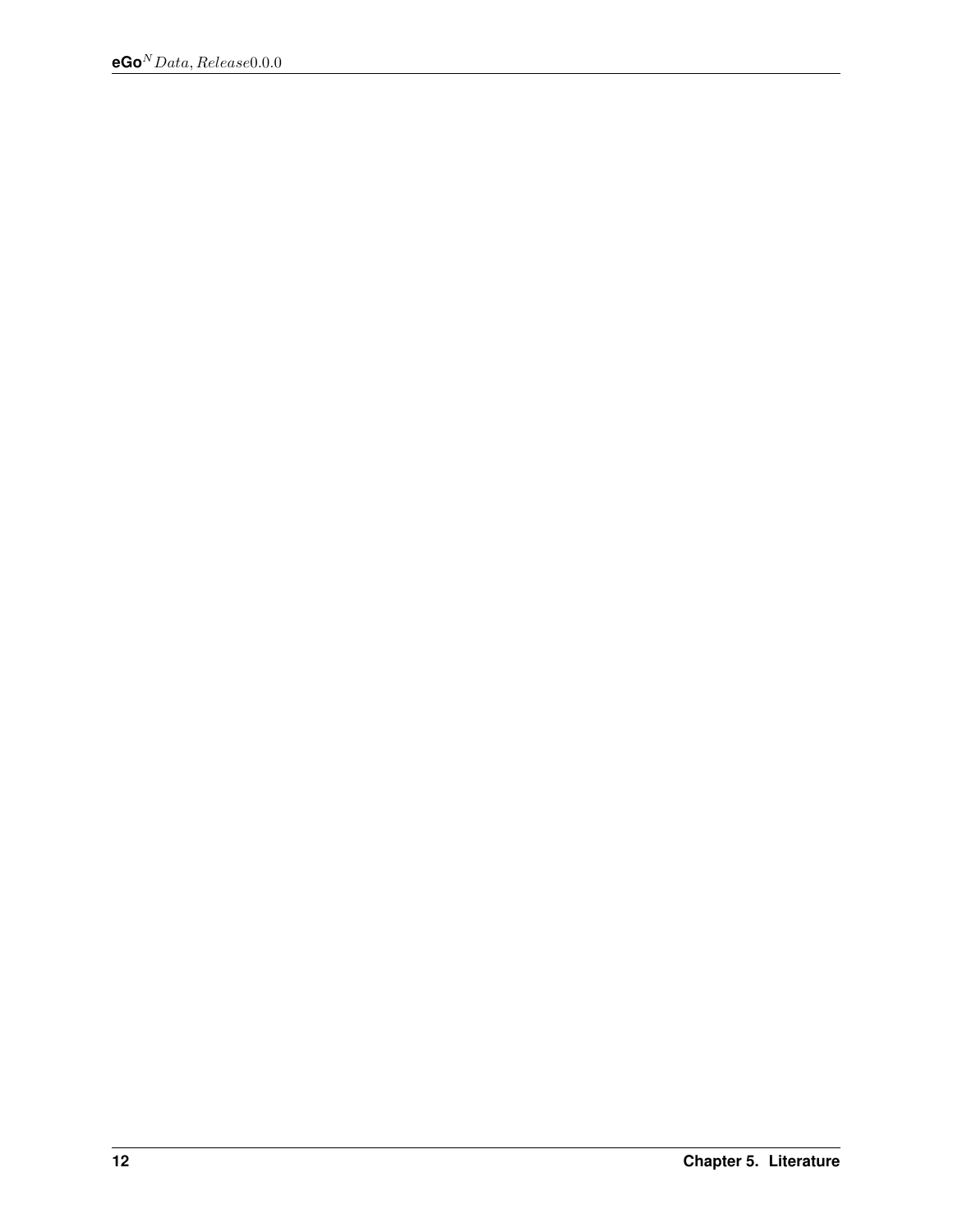## **Contributing**

<span id="page-16-0"></span>The research project eGo\_n and egon-data are collaborative projects with several people contributing to it. The following section gives an overview of applicable guidelines and rules to enable a prospering collaboration. Any external contributions are welcome as well, and they are greatly appreciated! Every little bit helps, and credit will always be given.

### <span id="page-16-1"></span>**6.1 Bug reports and feature requests**

The best way to report bugs, inform about intended developments, send feedback or propose a feature is to file an issue at [https://github.com/openego/eGon-data/issues.](https://github.com/openego/eGon-data/issues)

Please tag your issue with one of the predefined labels as it helps others to keep track of unsolved bugs, open tasks and questions.

To inform others about intended developments please include: \* a describtion of the purpose and the value it adds \* outline the required steps for implementation \* list open questions

When reporting a bug please include all information needed to reproduce the bug you found. This may include information on

- Your operating system name and version.
- Any details about your local setup that might be helpful in troubleshooting.
- Detailed steps to reproduce the bug.

If you are proposing a feature:

- Explain in detail how it would work.
- Keep the scope as narrow as possible, to make it easier to implement.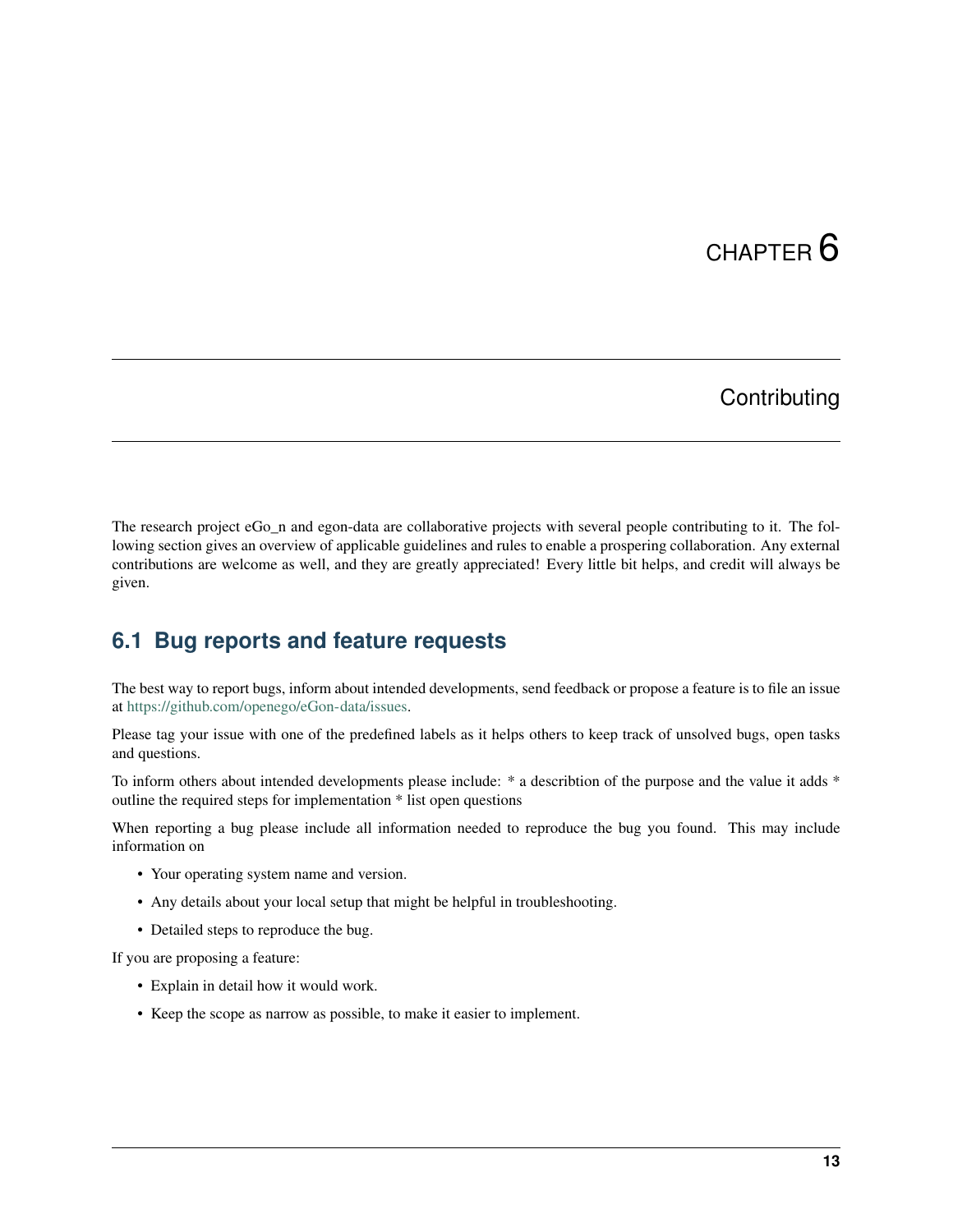# <span id="page-17-0"></span>**6.2 Contribution guidelines**

### **6.2.1 Development**

Adding changes to the egon-data repository should follow some guidelines:

- 1. Create an [issue](https://github.com/openego/eGon-data/issues) in our [repository](https://github.com/openego/eGon-data) to describe the intended developments briefly
- 2. Create a branch for your issue related development from the dev-branch following our branch naming convention:

```
git checkout -b `<prefix>/#<issue-id>-very-brief-description`
```
where *issue-id* is the issue number on GitHub and *prefix* is one of

- features
- fixes
- refactorings

depending on which one is appropriate. This command creates a new branch in your local repository, in which you can now make your changes. Be sure to check out our *[style conventions](#page-17-1)* so that your code is in line with them. If you don't have push rights to our [repository,](https://github.com/openego/eGon-data) you need to fork it via the "Fork" button in the upper right of the [repository](https://github.com/openego/eGon-data) page and work on the fork.

- 3. Make sure to update the documentation along with your code changes
- 4. When you're done making changes run all the checks and docs builder with [tox](https://tox.readthedocs.io/en/latest/install.html) one command:

```
tox
```
5. Commit your changes and push your branch to GitHub:

```
git add -p
git commit
git push origin features/#<issue-id>-very-brief-description
```
Note that the  $-p$  switch will make  $q$ it add iterate through your changes and prompt for each one on whether you want to include it in the upcoming commit. This is useful if you made multiple changes which should conceptually be grouped into different commits, like e.g. fixing the documentation of one function and changing the implementation of an unrelated one in parallel, because it allows you to still make separate commits for these changes. It has the drawback of not picking up new files though, so if you added files and want to put them under version control, you have to add them explicitly by running git add FILE1 FILE2 ... instead.

6. Submit a pull request through the GitHub website.

### <span id="page-17-1"></span>**6.2.2 Code and Commit Style**

We try the adhere to the [PEP 8 Style Guide](https://www.python.org/dev/peps/pep-0008) wherever possible. In addition to that, we use *a code formatter* to have a consistent style, even in cases where PEP 8 leaves multiple degrees of freedom. So please run your code through black before committing it.<sup>[1](#page-17-2)</sup> PEP 8 also specifies a way to group imports, onto which we put the additional constraint that the imports within each group are ordered alphabetically. Once again, you don't have to keep track of this manually, but you can use [isort](https://pypi.org/project/isort/) to have imports sorted automatically. Note that *pre-commit* hooks are configured

<span id="page-17-2"></span><sup>&</sup>lt;sup>1</sup> If you want to be really nice, run any file you touch through black before making changes, and commit the result separately from other changes.. The repository may contain wrongly formatted legacy code, and this way you commit eventually necessary style fixes separated from your actually meaningful changes, which makes the reviewers job a lot easier.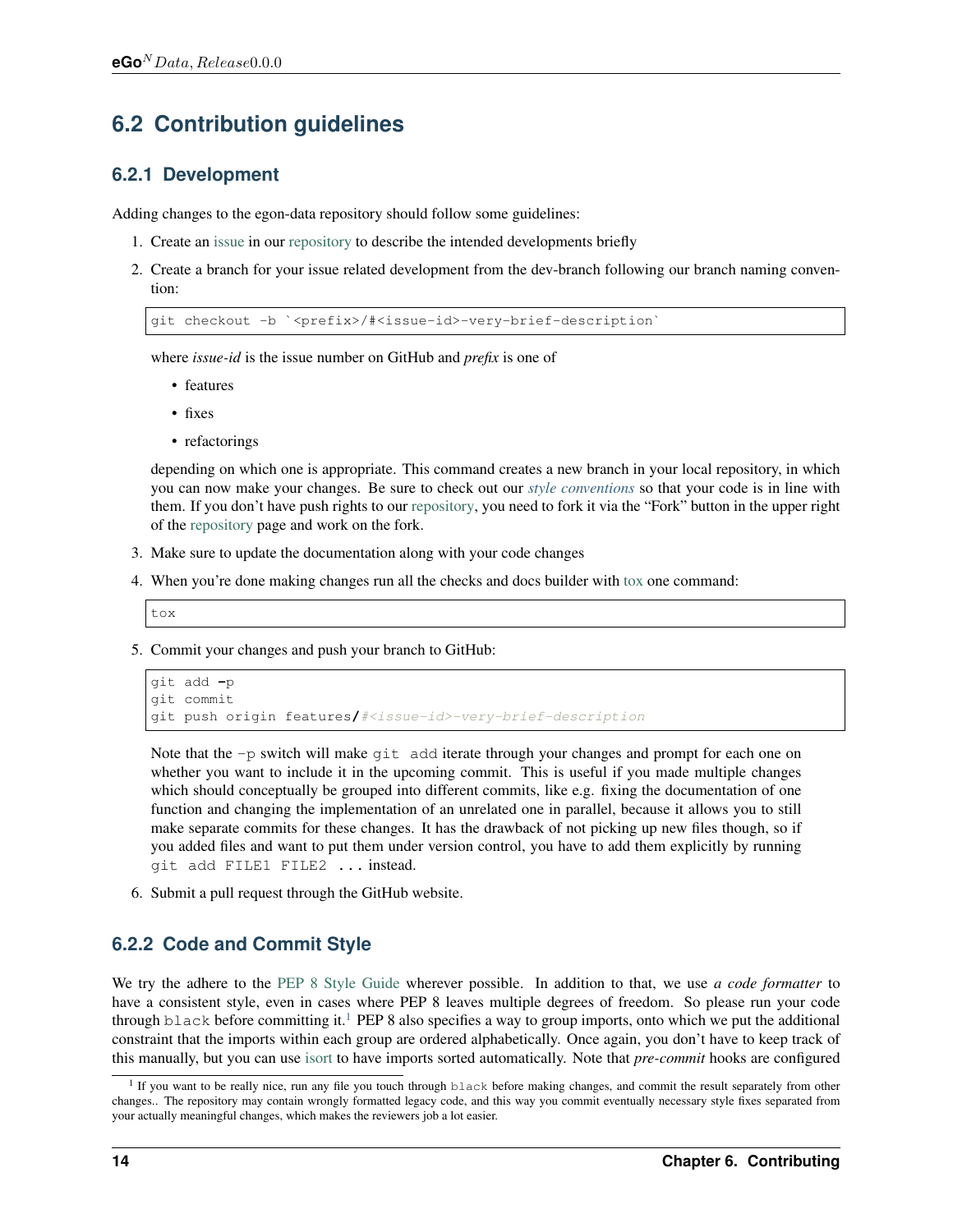for this repository, so you can just pip install pre-commit followed by pre-commit install in the repository, and every commit will automatically be checked for style violations.

Unfortunately these tools don't catch everything, so here's a short list of things you have to keep track of manually:

• Black can't automatically break up overly long strings, so make use of Python's automatic string concatenation feature by e.g. converting

something **=** "A really really long string"

into the equivalent:

```
something = (
    "A really really"
    " long string"
)
```
- Black also can't check whether you're using readable names for your variables. So please don't use abbreviations. Use [readable names.](https://chrisdone.com/posts/german-naming-convention/)
- Black also can't reformat your comments. So please keep in mind that PEP 8 specifies a line length of 72 for free flowing text like comments and docstrings. This also extends to the documentation in reStructuredText files.

Last but not least, commit messages are a kind of documentation, too, which should adhere to a certain style. There are quite a few documents detailing this style, but the shortest and easiest to find is probably [https://commit.style.](https://commit.style) If you have 15 minutes instead of only five to spare, there's also a very good and only [slightly longer article](https://chris.beams.io/posts/git-commit/) on this subject, containing references to other style guides, and also explaining why commit messages are important.

At the very least, try to only commit small, related changes. If you have to use an "and" when trying to summarize your changes, they should probably be grouped into separate commits.

#### **6.2.3 Pull Request Guidelines**

We use pull requests (PR) to integrate code changes from branches. PRs always need to be reviewed (exception proves the rule!). Therefore, ask one of the other developers for reviewing your changes. Once approved, the PR can be merged. Please delete the branch after merging.

Before requesting a review, please

- 1. Include passing tests (run  $\text{to } \infty$ ).<sup>[2](#page-18-0)</sup>
- 2. Let the workflow run in *[Test mode](#page-5-2)* once from scratch to verify successful execution
- 3. Make sure that your changes are tested in integration with other tasks and on a complete run at least once by merging them into the [continuous-integration/run-everything-over-the-weekend](https://github.com/openego/eGon-data/tree/continuous-integration/run-everything-over-the-weekend) branch. This branch will regularly be checked out and tested on a complete workflow run on friday evening.
- 4. Update documentation when there's new API, functionality etc.
- 5. Add a note to CHANGELOG.rst about the changes and refer to the corresponding Github issue.
- 6. Add yourself to AUTHORS.rst.

When requesting reviews, please keep in mind it might be a significant effort to review the PR. Try to make it easier for them and keep the overall effort as low as possible. Therefore,

• asking for reviewing specific aspects helps reviewers a lot to focus on the relevant parts

<span id="page-18-0"></span> $<sup>2</sup>$  If you don't have all the necessary Python versions available locally you can rely on CI via GitHub actions - it will [run the tests](https://github.com/openego/eGon-data/actions?query=workflow%3A%22Tests%2C+code+style+%26+coverage%22) for each change</sup> you add in the pull request.

It will be slower though ...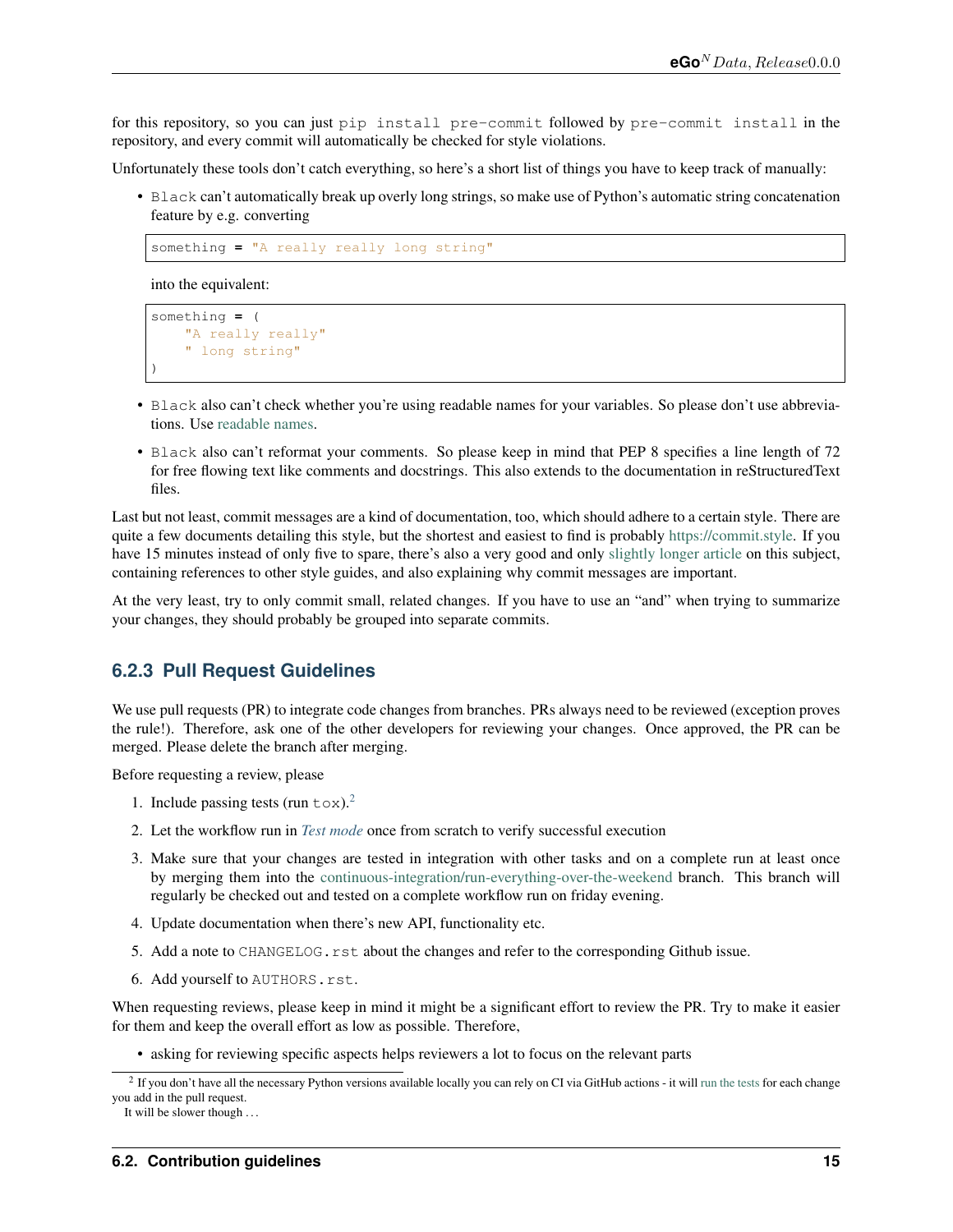• when multiple people are asked for a review it should be avoided that they check/test the same things. Be even more specific what you expect from someone in particular.

### **6.2.4 What needs to be reviewed?**

Things that definitely should be checked during a review of a PR:

- *Is the code working?* The contributor should already have made sure that this is the case. Either by automated test or manual execution.
- *Is the data correct?* Verifying that newly integrated and processed data is correct is usually not possible during reviewing a PR. If it is necessary, please ask the reviewer specifically for this.
- *Do tests pass?* See automatic checks.
- *Is the documentation up-to-date?* Please check this.
- *Was* CHANGELOG.rst *updated accordingly?* Should be the case, please verify.
- *Is metadata complete and correct (in case of data integration)?* Please verify. In case of a pending metadata creation make sure an appropriate issue is filed.

## <span id="page-19-0"></span>**6.3 Extending the data workflow**

The egon-data workflow uses Apache Airflow which organizes the order of different processing steps and their execution.

#### **6.3.1 How to add Python scripts**

To integrate a new Python function to the egon-data workflow follow the steps listed:

- 1. Add your well documented script to the egon-data repository
- 2. Integrate functions which need to be called within the workflow to pipeline.py, which organzies and calls the different tasks within the workflow
- 3. Define the interdependencies between the scripts by setting the task downstream to another required task
- 4. The workflow can now be triggered via Apache Airflow

#### **6.3.2 Where to save (downloaded) data?**

If a task requires to retrieve some data from external sources which needs to be saved locally, please use *CWD* to store the data. This is achieved by using

```
from pathlib import Path
from urllib.request import urlretrieve
filepath = Path(".") / "filename.csv"
urlretrieve("https://url/to/file", filepath)
```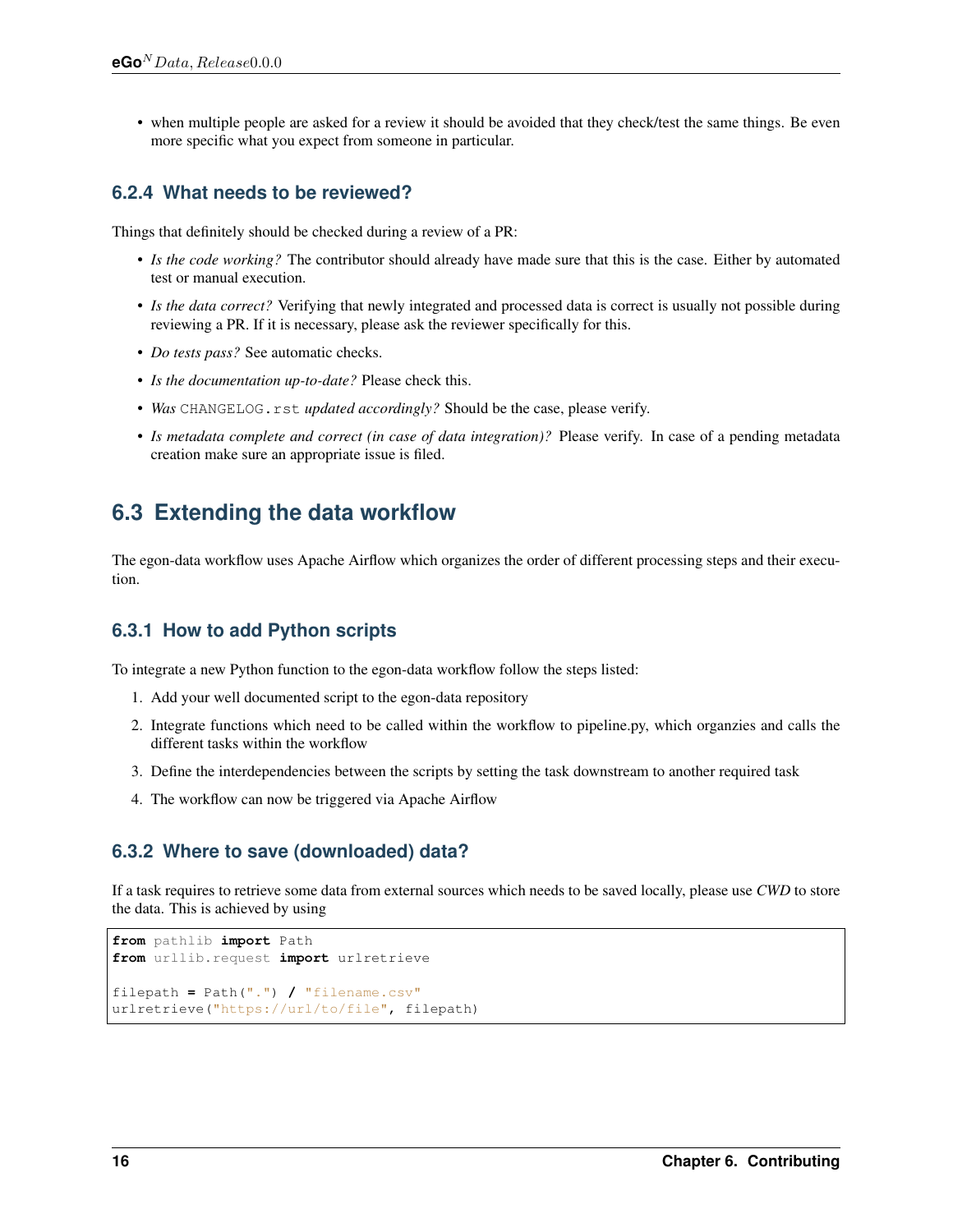### **6.3.3 Add metadata**

Add a metadata for every dataset you create for describing data with machine-readable information. Adhere to the OEP Metadata v1.4.1, you can follow [the example](https://github.com/OpenEnergyPlatform/oemetadata/blob/develop/metadata/latest/example.json) to understand how the fields are used. Field are described in detail in the [Open Energy Metadata Description.](https://github.com/OpenEnergyPlatform/oemetadata/blob/develop/metadata/v141/metadata_key_description.md)

You can obtain the metadata string from a table you created in SQL via

```
SELECT obj_description('<SCHEMA>.<TABLE>'::regclass);
```
Alternatively, you can write the table comment directly to a JSON file by

```
psql -h <HOST> -p <PORT> -d <DB> -U <USER> -c "\COPY (SELECT obj_description('<SCHEMA>
˓→.<TABLE>'::regclass)) TO '/PATH/TO/FILE.json';"
```
For bulk export of all DB's table comments you can use [this script.](https://gist.github.com/nesnoj/86145999eca8182f43c2bca36bcc984f) Please verify that your metadata string is in compliance with the OEP Metadata standard version 1.4.1 using the [OMI tool](https://github.com/OpenEnergyPlatform/omi) (tool is shipped with eGon-data):

omi translate -f oep-v1.4 -t oep-v1.4 metadata\_file.json

If your metadata string is correct, OMI puts the keys in the correct order and prints the full string (use *-o* option for export).

You may omit the fields *id* and *publicationDate* in your string as it will be automatically set at the end of the pipeline but you're required to set them to some value for a complete validation with OMI. For datasets published on the OEP *id* will be the URL which points to the table, it will follow the pattern *https://openenergyplatform.org/dataedit/view/SCHEMA/TABLE*.

For previous discussions on metadata, you may want to check [PR 176.](https://github.com/openego/eGon-data/pull/176)

#### **Helpers**

You can use the [Metadata creator](https://meta.rl-institut.de/meta_creator/141) **GUI**. Fill the fields and hit *Edit JSON* to get the metadata string. Vice versa, you can paste a metadata string into this box and the fields will be filled automatically which may be helpful if you want to amend existing strings.

There are some licence templates provided in egon.data.metadata you can make use of for fields 11.4 and 12 of the [Open Energy Metadata Description.](https://github.com/OpenEnergyPlatform/oemetadata/blob/develop/metadata/v141/metadata_key_description.md) Also, there's a template for the metaMetadata (field 16).

There are some functions to quickly generate a template for the resource fields (field 14.6.1 in [Open Energy Metadata](https://github.com/OpenEnergyPlatform/oemetadata/blob/develop/metadata/v141/metadata_key_description.md) [Description\)](https://github.com/OpenEnergyPlatform/oemetadata/blob/develop/metadata/v141/metadata_key_description.md) from a SQLA table class or a DB table. This might be especially helpful if your table has plenty of columns.

- From SQLA table class: egon.data.metadata.generate\_resource\_fields\_from\_sqla\_model()
- From database table: egon.data.metadata.generate\_resource\_fields\_from\_db\_table()

#### **Sources**

The sources (field 11) are the most important parts of the metadata which need to be filled manually. You may also add references to tables in eGon-data (e.g. from an upstream task) so you don't have to list all original sources again. Make sure you include all upstream attribution requirements.

The following example uses various input datasets whose attribution must be retained: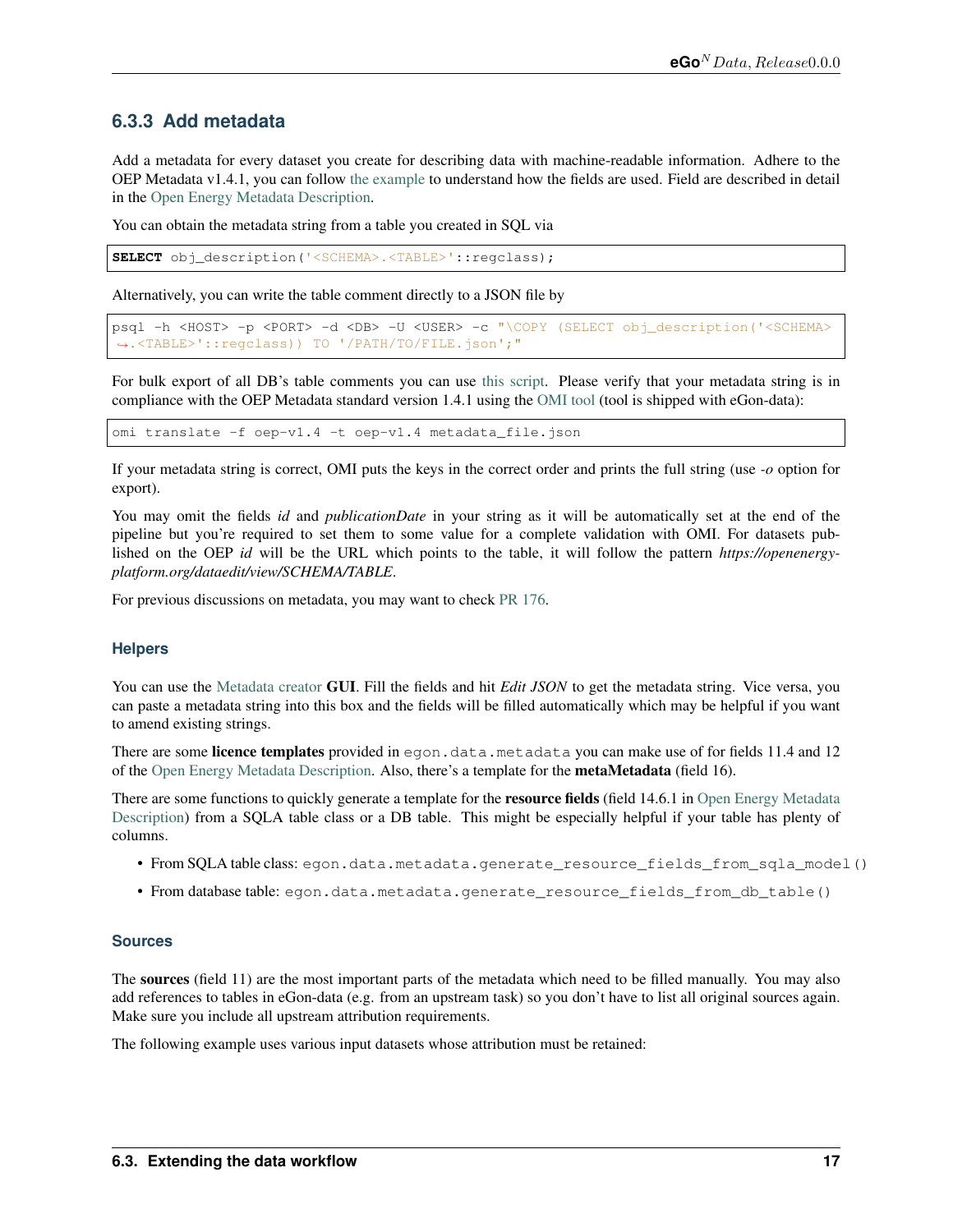```
"sources": [
   {
        "title": "eGo^n - Medium voltage grid districts",
        "description": (
            "Medium-voltage grid districts describe the area supplied by "
            "one MV grid. Medium-voltage grid districts are defined by one "
            "polygon that represents the supply area. Each MV grid district "
            "is connected to the HV grid via a single substation."
       ),
        "path": "https://openenergy-platform.org/dataedit/view/"
                "grid/egon_mv_grid_district", # "id" in the source dataset
        "licenses": [
            license_odbl(attribution=
                "© OpenStreetMap contributors, 2021; "
                "© Statistische Ämter des Bundes und der Länder, 2014; "
                "© Statistisches Bundesamt, Wiesbaden 2015; "
                "(Daten verändert)"
            )
        ]
   },
    # more sources...
]
```
### **6.3.4 Adjusting test mode data**

When integrating new data or data processing scripts, make sure the *[Test mode](#page-5-2)* still works correctly on a limited subset of data. In particular, if a new external data sources gets integrated make sure the data gets cut to the region of the test mode.

## <span id="page-21-0"></span>**6.4 Documentation**

eGon-data could always use more documentation, whether as part of the official eGon-data docs, in docstrings, or even in articles, blog posts or similar resources. Always keep in mind to update the documentation along with your code changes though.

The changes of the documentation in a feature branch get visible once a pull request is opened.

### **6.4.1 How to document Python scripts**

Use docstrings to document your Python code. Note that PEP 8 also contains a [section](https://www.python.org/dev/peps/pep-0008/#documentation-strings) on docstrings and that there is a whole [PEP](https://www.python.org/dev/peps/pep-0257/) dedicated to docstring conventions. Try to adhere to both of them. Additionally every Python script needs to contain a header describing the general functionality and objective and including information on copyright, license and authors.

```
""" Provide an example of the first line of a module docstring.
This is an example header describing the functionalities of a Python
script to give the user a general overview of what's happening here.
"" "" ""
__copyright__ = "Example Institut"
 __license__ = "GNU Affero General Public License Version 3 (AGPL-3.0)"
```
(continues on next page)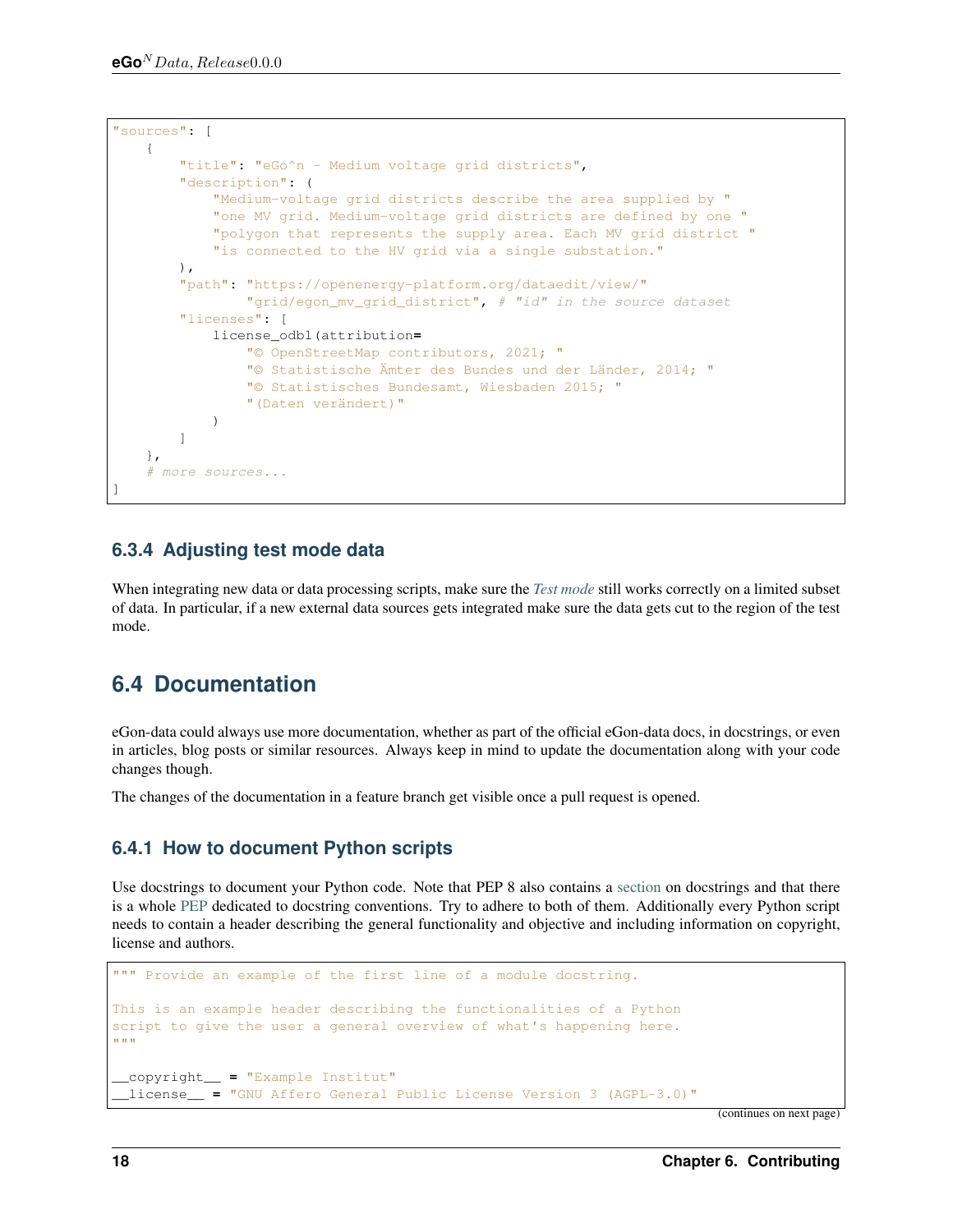(continued from previous page)

```
__url__ = "https://github.com/openego/eGon-data/blob/main/LICENSE"
__author__ = "github_alias1, github_alias2"
```
### **6.4.2 How to document SQL scripts**

Please also add a similar header to your SQL scripts to give users and fellow developers an insight into your scripts and the methodologies applied. Please describe the content and objectives of the script briefly but as detailed as needed to allow other to comprehend how it works.

```
/*
This is an example header describing the functionalities of a SQL
script to give the user a general overview what's happening here
\_\_copyright \_\_ = "Example \ Institute"__license__ = "GNU Affero General Public License Version 3 (AGPL-3.0)"
__url__ = "https://github.com/openego/eGon-data/blob/main/LICENSE"
_2author = "github_alias1, github_alias2"
*/
```
You can build the documentation locally with (executed in the repos root directory)

sphinx-build -E -a docs docs/\_build/

Eventually, you might need to install additional dependencies for building the documenmtation:

pip install -r docs/requirements.txt

#### **6.4.3 Tips**

To run a subset of tests:

tox **-**e envname **--** pytest **-**k test\_myfeature

To run all the test environments in *parallel*:

tox **-**p auto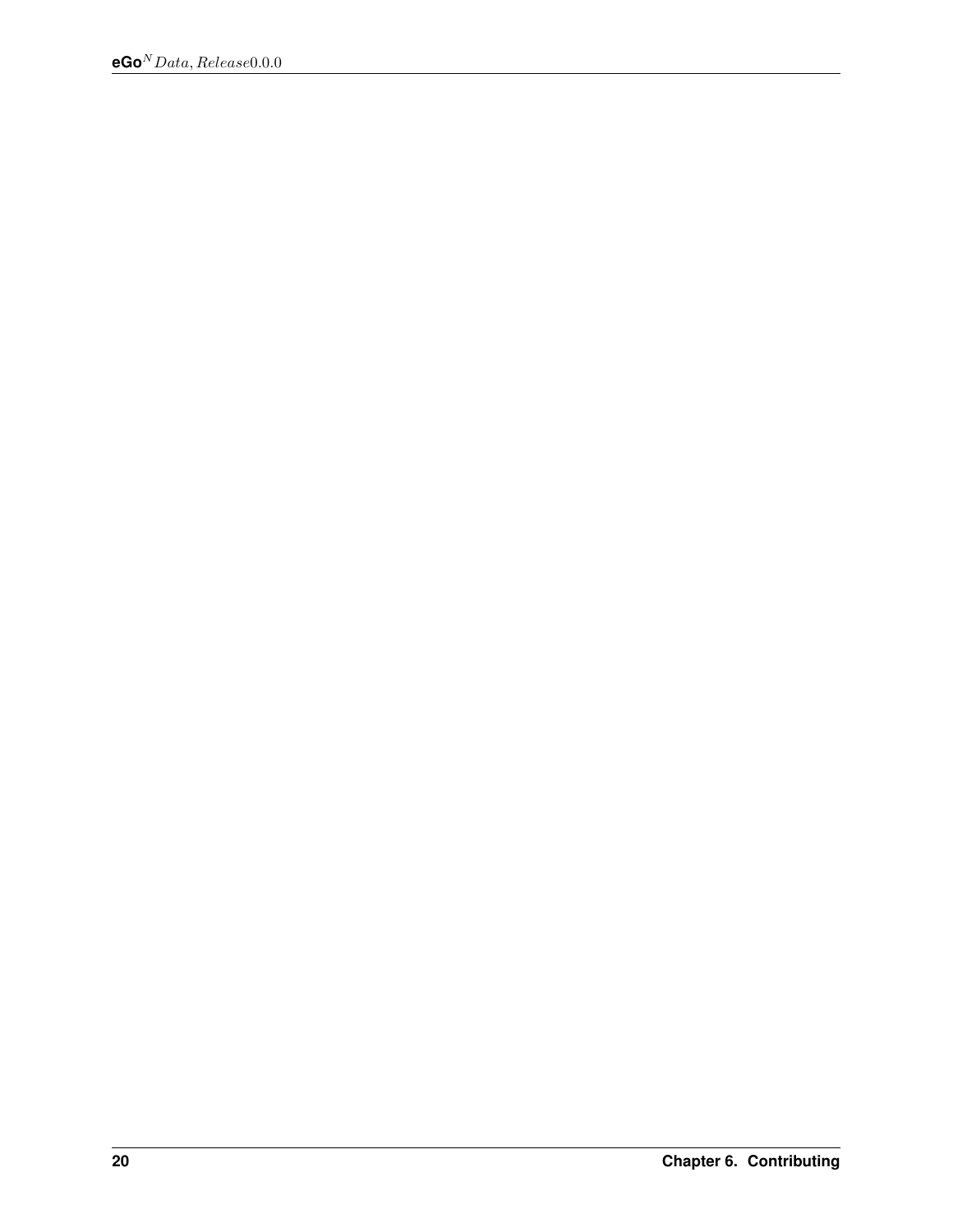# Authors

<span id="page-24-0"></span>• Guido Pleßmann, Ilka Cußmann, Stephan Günther, Jonathan Amme, Julian Endres, Kilian Helfenbein - [https:](https://github.com/openego/eGon-data) [//github.com/openego/eGon-data](https://github.com/openego/eGon-data)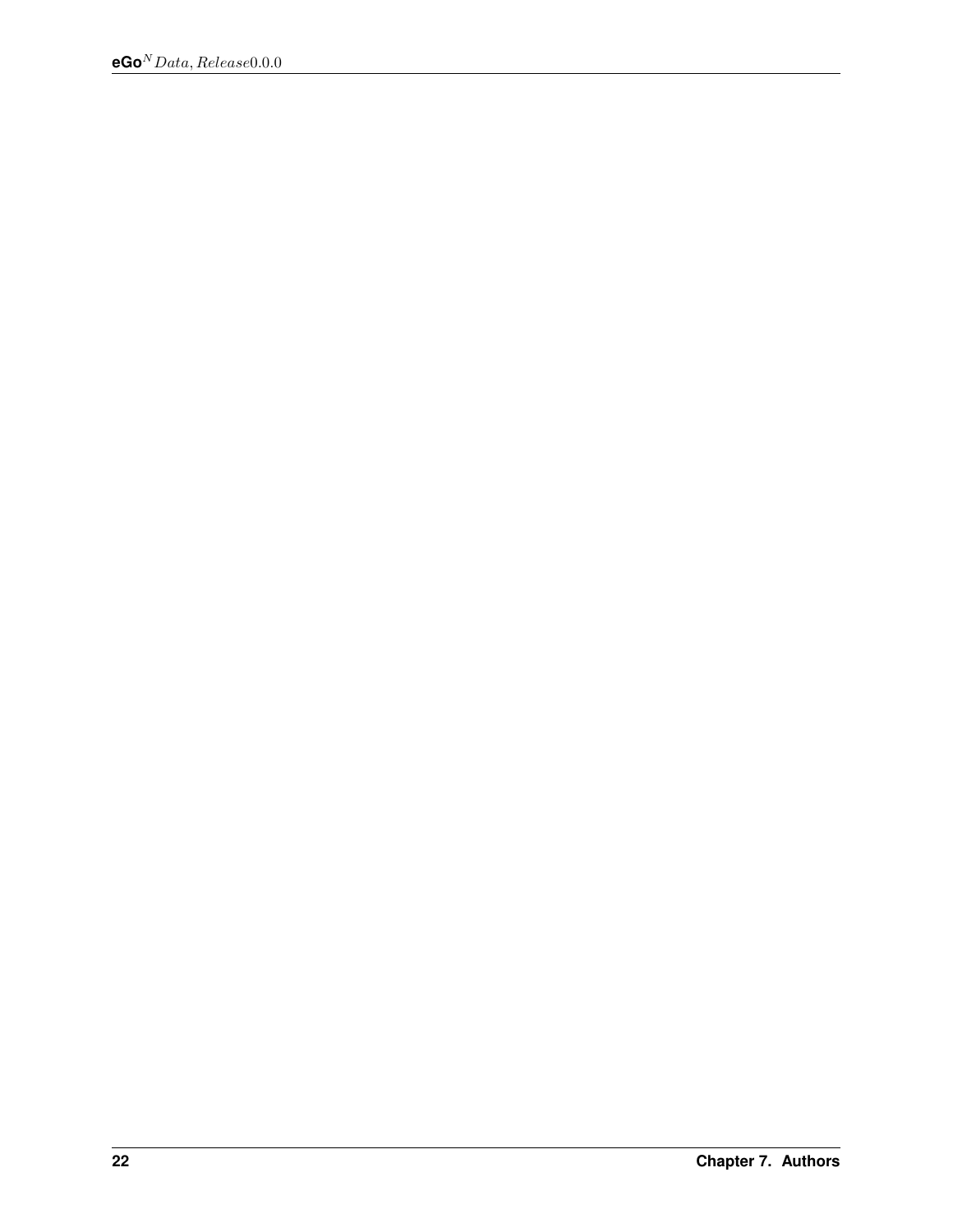# CHAPTER<sup>8</sup>

## Changelog

### <span id="page-26-1"></span><span id="page-26-0"></span>**8.1 Unreleased**

#### **8.1.1 Added**

- Include description of the egon-data workflow in our documentation [#23](https://github.com/openego/eGon-data/issues/23)
- There's now a wrapper around *subprocess.run* in *egon.data.subprocess.run*. This wrapper catches errors better and displays better error messages than Python's built-in function. Use this wrapper wenn calling other programs in Airflow tasks.
- You can now override the default database configuration using command line arguments. Look for the switches starting with --database in egon-data --help. See [PR #159](https://github.com/openego/eGon-data/pull/159) for more details.
- Docker will not be used if there is already a service listening on the HOST:PORT combination configured for the database.
- You can now supply values for the command line arguments for egon-data using a configuration file. If the configuration file doesn't exist, it will be created by egon-data on it's first run. Note that the configuration file is read from and written to the directtory in which egon-data is started, so it's probably best to run egon-data in a dedicated directory. There's also the new function *egon.data.config.settings* which returns the current configuration settings. See [PR #159](https://github.com/openego/eGon-data/pull/159) for more details.
- You can now use tasks which are not part of a Dataset, i.e. which are unversioned, as dependencies of a dataset. See 'PR #318' for more details.
- You can now force the tasks of a Dataset to be always executed by giving the version of the Dataset a ". dev" suffix. See 'PR #318' for more details.
- OSM data import as done in open ego [#1](https://github.com/openego/eGon-data/issues/1) which was updated to the latest long-term data set of the 2021-01-01 in #223 [<https://github.com/openego/eGon-data/issues/223>](https://github.com/openego/eGon-data/issues/223)'\_
- Verwaltungsgebiete data import (vg250) more or less done as in open\_ego [#3](https://github.com/openego/eGon-data/issues/3)
- Zensus population data import [#2](https://github.com/openego/eGon-data/issues/2)
- Zensus data import for households, apartments and buildings [#91](https://github.com/openego/eGon-data/issues/91)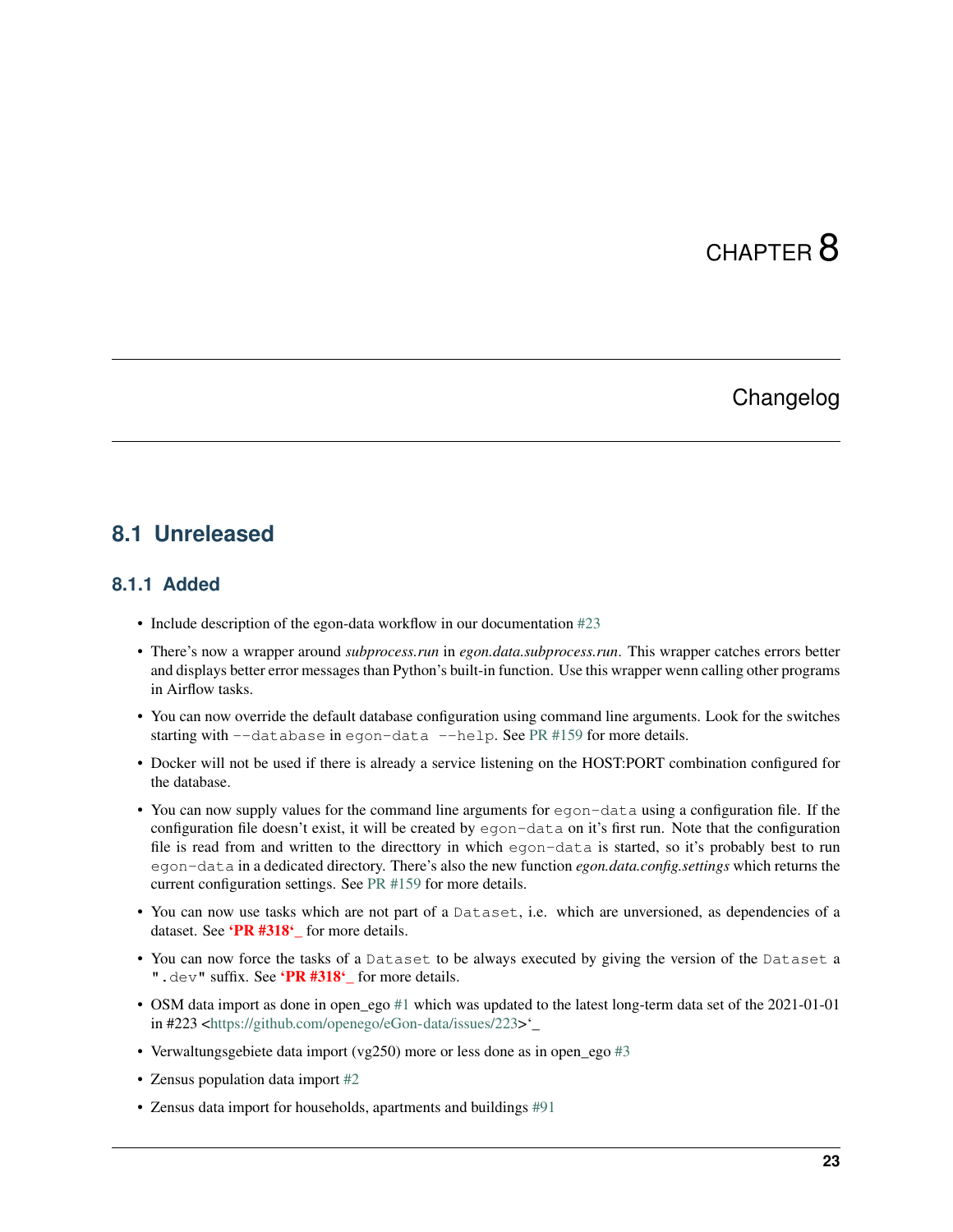- DemandRegio data import for annual electricity demands [#5](https://github.com/openego/eGon-data/issues/5)
- Download cleaned open-MaStR data from Zenodo [#14](https://github.com/openego/eGon-data/issues/14)
- NEP 2021 input data import [#45](https://github.com/openego/eGon-data/issues/45)
- Option for running workflow in test mode [#112](https://github.com/openego/eGon-data/issues/112)
- Abstraction of hymy and ehy substations [#9](https://github.com/openego/eGon-data/issues/9)
- Filter zensus being inside Germany and assign population to municipalities [#7](https://github.com/openego/eGon-data/issues/7)
- RE potential areas data import [#124](https://github.com/openego/eGon-data/issues/124)
- Heat demand data import [#101](https://github.com/openego/eGon-data/issues/101)
- Demographic change integration [#47](https://github.com/openego/eGon-data/issues/47)
- Creation of voronoi polygons for hymy and ehv substations [#9](https://github.com/openego/eGon-data/issues/9)
- Add hydro and biomass power plants eGon2035 [#127](https://github.com/openego/eGon-data/issues/127)
- Creation of the ehv/hv grid model with osmTGmod, see [issue #4](https://github.com/openego/eGon-data/issues/4) and [PR #164](https://github.com/openego/eGon-data/pull/164)
- Identification of medium-voltage grid districts [#10](https://github.com/openego/eGon-data/pull/10)
- Distribute electrical demands of households to zensus cells [#181](https://github.com/openego/eGon-data/issues/181)
- Distribute electrical demands of cts to zensus cells [#210](https://github.com/openego/eGon-data/issues/210)
- Include industrial sites' download, import and merge [#117](https://github.com/openego/eGon-data/issues/117)
- Integrate scenario table with parameters for each sector [#177](https://github.com/openego/eGon-data/issues/177)
- The volume of the docker container for the PostgreSQL database is saved in the project directory under *docker/database-data*. The current user (*\$USER*) is owner of the volume. Containers created prior to this change will fail when using the changed code. The container needs to be re-created. [#228](https://github.com/openego/eGon-data/issues/228)
- Extract landuse areas from OSM [#214](https://github.com/openego/eGon-data/issues/214)
- Integrate weather data and renewable feedin timeseries [#19](https://github.com/openego/eGon-data/issues/19)
- Create and import district heating areas [#162](https://github.com/openego/eGon-data/issues/162)
- Integrate electrical load time series for cts sector [#109](https://github.com/openego/eGon-data/issues/109)
- Assign voltage level and bus\_id to power plants [#15](https://github.com/openego/eGon-data/issues/15)
- Integrate solar rooftop for etrago tables [#255](https://github.com/openego/eGon-data/issues/255)
- Integrate gas bus and link tables [#198](https://github.com/openego/eGon-data/issues/198)
- Integrate data bundle [#272](https://github.com/openego/eGon-data/issues/272)
- Add household electricity demand time series, mapping of demand profiles to census cells and aggregated household electricity demand time series at MV grid district level [#256](https://github.com/openego/eGon-data/issues/256)
- Integrate power-to-gas installation potential links [#293](https://github.com/openego/eGon-data/issues/293)
- Integrate distribution of wind onshore and pv ground mounted generation [#146](https://github.com/openego/eGon-data/issues/146)
- Integrate dynamic line rating potentials [#72](https://github.com/openego/eGon-data/issues/72)
- Integrate gas voronoi polygons [#308](https://github.com/openego/eGon-data/issues/308)
- Integrate supply strategies for individual and district heating [#232](https://github.com/openego/eGon-data/issues/232)
- Integrate gas production [#321](https://github.com/openego/eGon-data/issues/321)
- Integrate industrial time series creation [#237](https://github.com/openego/eGon-data/issues/237)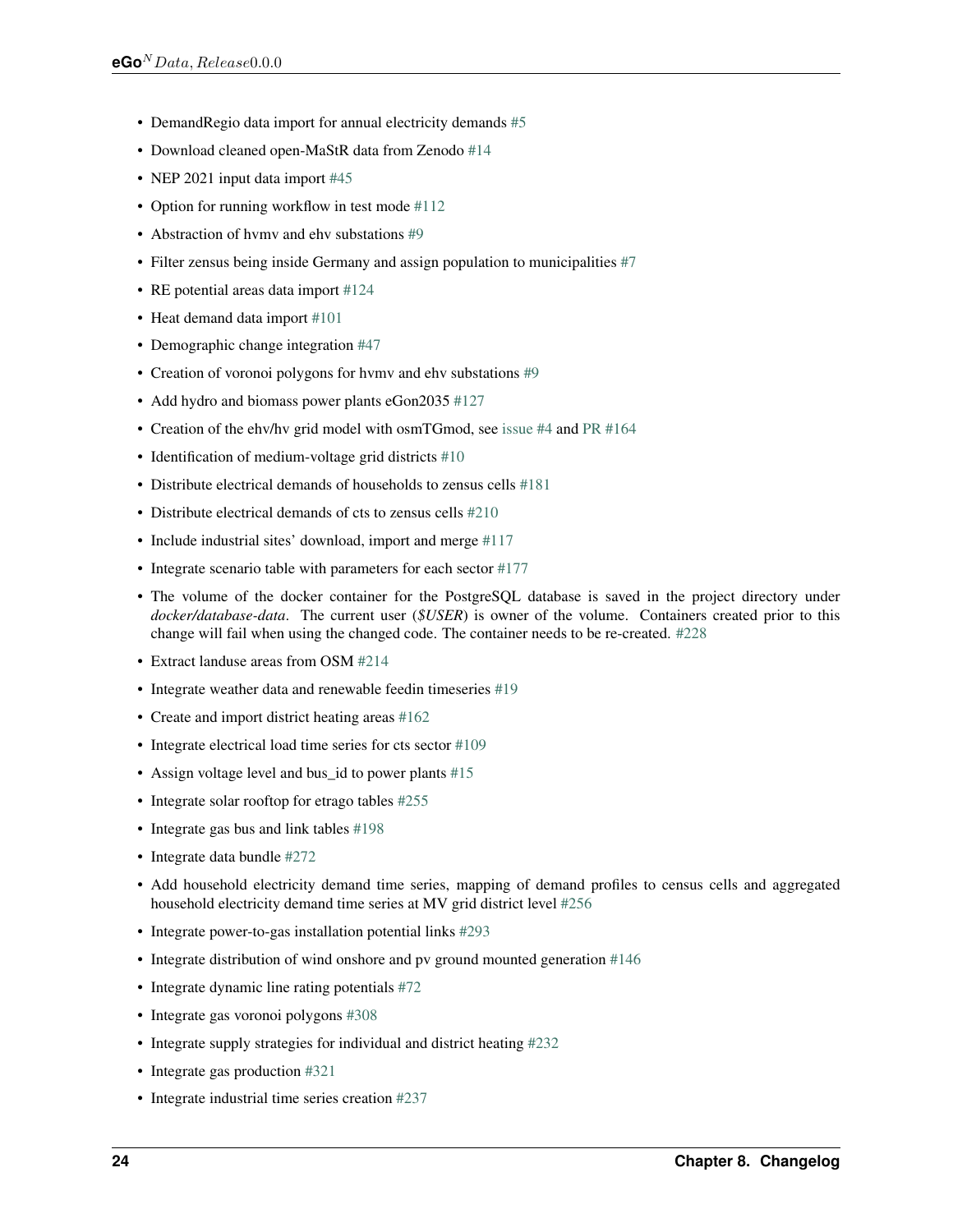- Merge electrical loads per bus and export to etrago tables [#328](https://github.com/openego/eGon-data/issues/328)
- Insert industial gas demand [#321](https://github.com/openego/eGon-data/issues/358)
- Integrate existing CHP and extdended CHP > 10MW\_el [#266](https://github.com/openego/eGon-data/issues/266)
- Add random seed to CLI parameters [#351](https://github.com/openego/eGon-data/issues/351)
- Extend zensus by a combined table with all cells where there's either building, apartment or population data [#359](https://github.com/openego/eGon-data/issues/359)
- Include allocation of pumped hydro units [#332](https://github.com/openego/eGon-data/issues/332)
- Add example metadata for OSM, VG250 and Zensus VG250. Add metadata templates for licences, context and some helper functions. Extend docs on how to create metadata for tables. [#139](https://github.com/openego/eGon-data/issues/139)
- Integrate DSM potentials for CTS and industry [#259](https://github.com/openego/eGon-data/issues/259)
- Assign weather cell id to weather dependant power plants [#330](https://github.com/openego/eGon-data/issues/330)
- Distribute wind offshore capacities [#329](https://github.com/openego/eGon-data/issues/329)
- Add CH4 storages [#405](https://github.com/openego/eGon-data/issues/405)
- Include allocation of conventional (non CHP) power plants [#392](https://github.com/openego/eGon-data/issues/392)
- Fill egon-etrago-generators table [#485](https://github.com/openego/eGon-data/issues/485)
- Include time-dependent coefficient of performance for heat pumps [#532](https://github.com/openego/eGon-data/issues/532)
- Limit number of parallel processes per task [#265](https://github.com/openego/eGon-data/issues/265)
- Include biomass CHP plants to eTraGo tables [#498](https://github.com/openego/eGon-data/issues/498)
- Include Pypsa default values in table creation [#544](https://github.com/openego/eGon-data/issues/544)
- Include PHS in eTraGo tables [#333](https://github.com/openego/eGon-data/issues/333)
- Include feedin time series for wind offshore [#531](https://github.com/openego/eGon-data/issues/531)
- Include carrier names in eTraGo table [#551](https://github.com/openego/eGon-data/issues/551)
- Include hydrogen infrastructure for eGon2035 scenario [#474](https://github.com/openego/eGon-data/issues/474)
- Include downloaded pypsa-eur-sec results [#138](https://github.com/openego/eGon-data/issues/138)
- Create heat buses for eGon100RE scenario [#582](https://github.com/openego/eGon-data/issues/582)
- Filter for DE in gas infrastructure deletion at beginning of respective tasks [#567](https://github.com/openego/eGon-data/issues/567)
- Insert open cycle gas turbines into eTraGo tables [#548](https://github.com/openego/eGon-data/issues/548)
- Preprocess buildings and amenities for LV grids [#262](https://github.com/openego/eGon-data/issues/262)
- Assign household profiles to OSM buildings [#435](https://github.com/openego/eGon-data/issues/435)
- Add link to meta creator to docs [#599](https://github.com/openego/eGon-data/issues/599)
- Add extendable batteries and heat stores [#566](https://github.com/openego/eGon-data/issues/566)
- Add efficiency, capital\_cost and marginal\_cost to gas related data in etrago tables [#596](https://github.com/openego/eGon-data/issues/596)
- Add wind onshore farms for the eGon100RE scenario [#690](https://github.com/openego/eGon-data/issues/690)
- The shared memory under *"/dev/shm"* is now shared between host and container. This was done because Docker has a rather tiny default for the size of *"/dev/shm"* which caused random problems. Guessing what size is correct is also not a good idea, so sharing between host and container seems like the best option. This restricts using *egon-data* with docker to Linux and MacOS, if the latter has *"/dev/shm"* but seems like the best course of action for now. Done via [PR #703](https://github.com/openego/eGon-data/pull/703) and hopefully prevents issues [#702](https://github.com/openego/eGon-data/issues/702) and [#267](https://github.com/openego/eGon-data/issues/267) from ever occurring again.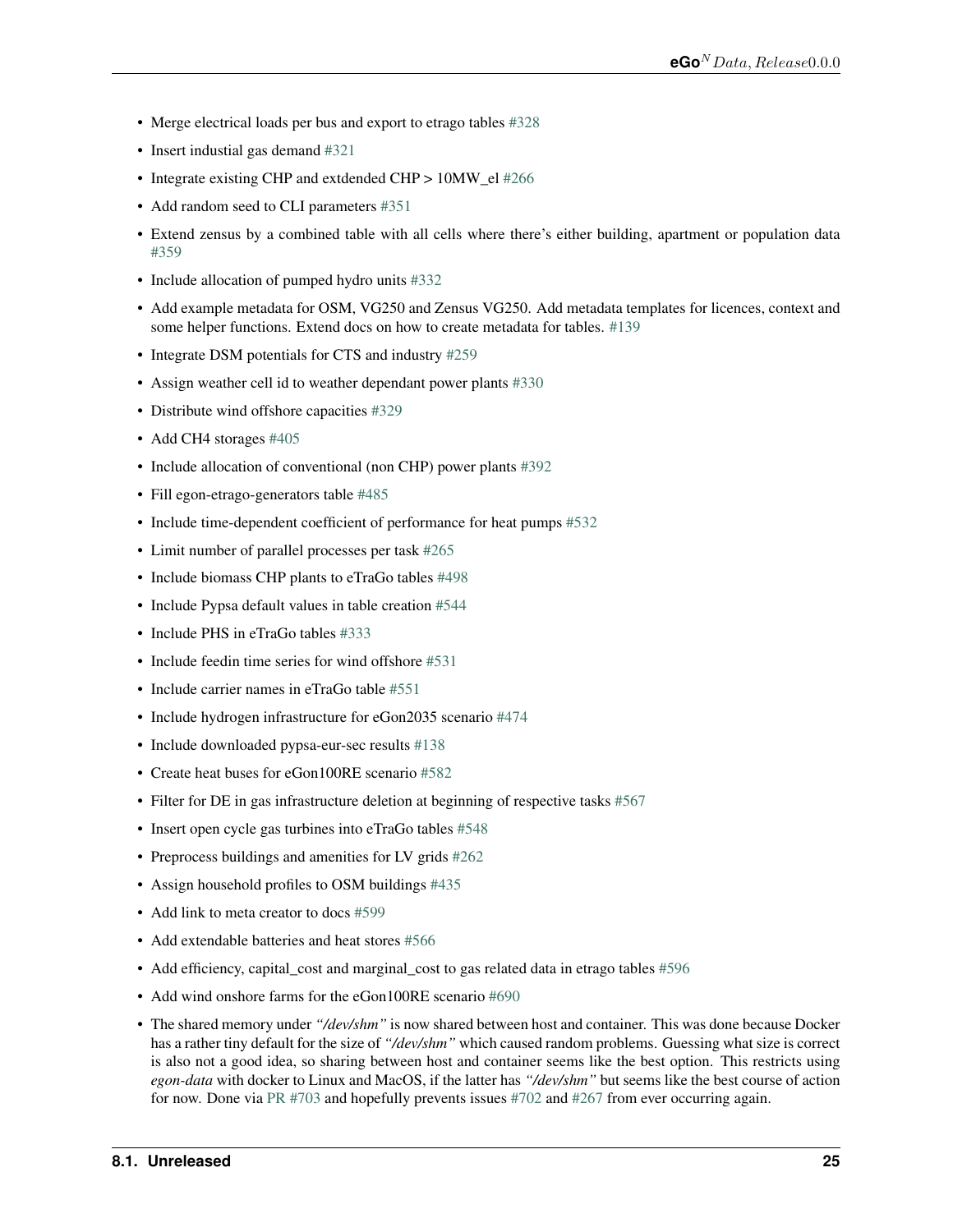- Provide wrapper to catch DB unique violation [#514](https://github.com/openego/eGon-data/issues/514)
- Add electric scenario parameters for eGon100RE [#699](https://github.com/openego/eGon-data/issues/699)
- Introduce Sanity checks for eGon2035 [#382](https://github.com/openego/eGon-data/issues/382)
- Add motorized individual travel [#553](https://github.com/openego/eGon-data/issues/553)

### **8.1.2 Changed**

- Adapt structure of the documentation to project specific requirements [#20](https://github.com/openego/eGon-data/issues/20)
- Switch from Travis to GitHub actions for CI jobs [#92](https://github.com/openego/eGon-data/issues/92)
- Rename columns to id and zensus population id in zensus tables  $#140$
- Revise docs CONTRIBUTING section and in particular PR guidelines [#88](https://github.com/openego/eGon-data/issues/88) and [#145](https://github.com/openego/eGon-data/issues/145)
- Drop support for Python 3.6 [#148](https://github.com/openego/eGon-data/issues/148)
- Improve selection of zensus data in test mode [#151](https://github.com/openego/eGon-data/issues/151)
- Delete tables before re-creation and data insertation [#166](https://github.com/openego/eGon-data/issues/166)
- Adjust residential heat demand in unpopulated zenus cells [#167](https://github.com/openego/eGon-data/issues/167)
- Introduce mapping between VG250 municipalities and census cells [#165](https://github.com/openego/eGon-data/issues/165)
- Delete tables if they exist before re-creation and data insertation [#166](https://github.com/openego/eGon-data/issues/166)
- Add gdal to pre-requisites [#185](https://github.com/openego/eGon-data/issues/185)
- Update task zensus-inside-germany [#196](https://github.com/openego/eGon-data/issues/196)
- Update installation of demandregio's disaggregator [#202](https://github.com/openego/eGon-data/issues/202)
- Update etrago tables [#243 <https://github.com/openego/eGon-data/issues/243>'\\_and '#285](https://github.com/openego/eGon-data/issues/285)
- Migrate VG250 to datasets [#283](https://github.com/openego/eGon-data/issues/283)
- Allow configuring the airflow port [#281](https://github.com/openego/eGon-data/issues/281)
- Migrate mastr, mv\_grid\_districts and re\_potential\_areas to datasets [#297](https://github.com/openego/eGon-data/issues/297)
- Migrate industrial sites to datasets [#237](https://github.com/openego/eGon-data/issues/237)
- Rename etrago tables from e.g. egon\_pf\_hv\_bus to egon\_etrago bus etc. [#334](https://github.com/openego/eGon-data/issues/334)
- Move functions used by multiple datasets [#323](https://github.com/openego/eGon-data/issues/323)
- Migrate scenario tables to datasets [#309](https://github.com/openego/eGon-data/issues/309)
- Migrate weather data and power plants to datasets [#314](https://github.com/openego/eGon-data/issues/314)
- Create and fill table for CTS electricity demand per bus [#326](https://github.com/openego/eGon-data/issues/326)
- Migrate osmTGmod to datasets [#305](https://github.com/openego/eGon-data/issues/305)
- Filter osm landuse areas, rename industrial sites tables and update load curve function [#378](https://github.com/openego/eGon-data/issues/378)
- Remove version columns from eTraGo tables and related code [#384](https://github.com/openego/eGon-data/issues/384)
- Remove country column from scenario capacities table [#391](https://github.com/openego/eGon-data/issues/391)
- Update version of zenodo download [#397](https://github.com/openego/eGon-data/issues/397)
- Rename columns gid to id [#169](https://github.com/openego/eGon-data/issues/169)
- Remove upper version limit of pandas [#383](https://github.com/openego/eGon-data/issues/383)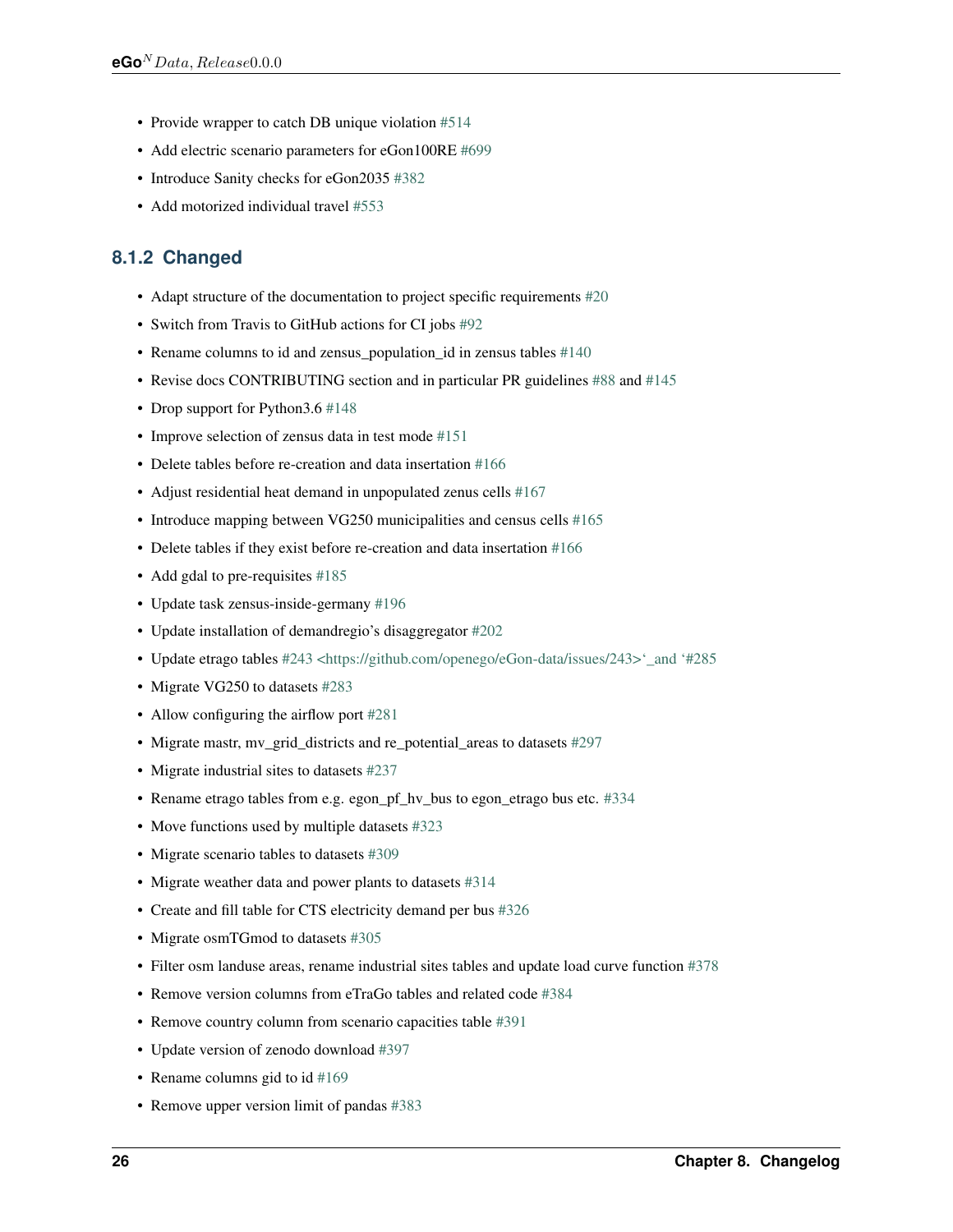- Use random seed from CLI parameters for CHP and society prognosis functions [#351](https://github.com/openego/eGon-data/issues/351)
- Changed demand.egon\_schmidt\_industrial\_sites table and merged table (industrial\_sites) [#423](https://github.com/openego/eGon-data/issues/423)
- Replace 'gas' carrier with 'CH4' and 'H2' carriers [#436](https://github.com/openego/eGon-data/issues/436)
- Adjust file path for industrial sites import [#397](https://github.com/openego/eGon-data/issues/418)
- Rename columns subst id to bus id [#335](https://github.com/openego/eGon-data/issues/335)
- Apply black and isort for all python scripts [#463](https://github.com/openego/eGon-data/issues/463)
- Update deposit id for zenodo download [#397](https://github.com/openego/eGon-data/issues/498)
- Add to etrago.setug.py the busmap table [#484](https://github.com/openego/eGon-data/issues/484)
- Migrate dlr script to datasets [#508](https://github.com/openego/eGon-data/issues/508)
- Migrate loadarea scripts to datasets [#525](https://github.com/openego/eGon-data/issues/525)
- Migrate plot.py to dataset of district heating areas [#527](https://github.com/openego/eGon-data/issues/527)
- Migrate substation scripts to datasets [#304](https://github.com/openego/eGon-data/issues/304)
- Update deposit\_id for zenodo download [#540](https://github.com/openego/eGon-data/issues/540)
- Add household demand profiles to etrago table [#381](https://github.com/openego/eGon-data/issues/381)
- Migrate zensus scripts to datasets [#422](https://github.com/openego/eGon-data/issues/422)
- Add information on plz, city and federal state to data on mastr without chp [#425](https://github.com/openego/eGon-data/issues/425)
- Assign residential heat demands to osm buildings [#557](https://github.com/openego/eGon-data/issues/557)
- Add foreign gas buses and adjust cross bording pipelines [#545](https://github.com/openego/eGon-data/issues/545)
- Integrate fuel and CO2 costs for eGon2035 to scenario parameters [#549](https://github.com/openego/eGon-data/issues/549)
- Aggregate generators and stores for CH4

#### [#629](https://github.com/openego/eGon-data/issues/629)

- Fill missing household data for populated cells [#431](https://github.com/openego/eGon-data/issues/431)
- Fix RE potential areas outside of Germany by updating the dataset. Import files from data bundle. [#592](https://github.com/openego/eGon-data/issues/592) [#595](https://github.com/openego/eGon-data/issues/595)
- Add DC lines from Germany to Sweden and Denmark [#611](https://github.com/openego/eGon-data/issues/611)
- H2 demand is met from the H2 grid buses. In Addtion, it can be met from the H2 saltcavern buses if a proximity criterion is fulfilled [#620](https://github.com/openego/eGon-data/issues/620)
- Create H2 pipeline infrastructure for eGon100RE [#638](https://github.com/openego/eGon-data/issues/638)
- Change refinement method for households types [#651](https://github.com/openego/eGon-data/issues/#651)
- H2 feed in links are changed to non extendable [#653](https://github.com/openego/eGon-data/issues/653)
- Remove the '\_fixed' suffix [#628](https://github.com/openego/eGon-data/issues/628)
- Fill table demand.egon\_demandregio\_zensus\_electricity after profile allocation [#620](https://github.com/openego/eGon-data/issues/586)
- Change method of building assignment [#663](https://github.com/openego/eGon-data/issues/663)
- Create new OSM residential building table [#587](https://github.com/openego/eGon-data/issues/587)
- Move python-operators out of pipeline [#644](https://github.com/openego/eGon-data/issues/644)
- Add annualized investment costs to eTraGo tables [#672](https://github.com/openego/eGon-data/issues/672)
- Improve modelling of NG and biomethane production [#678](https://github.com/openego/eGon-data/issues/678)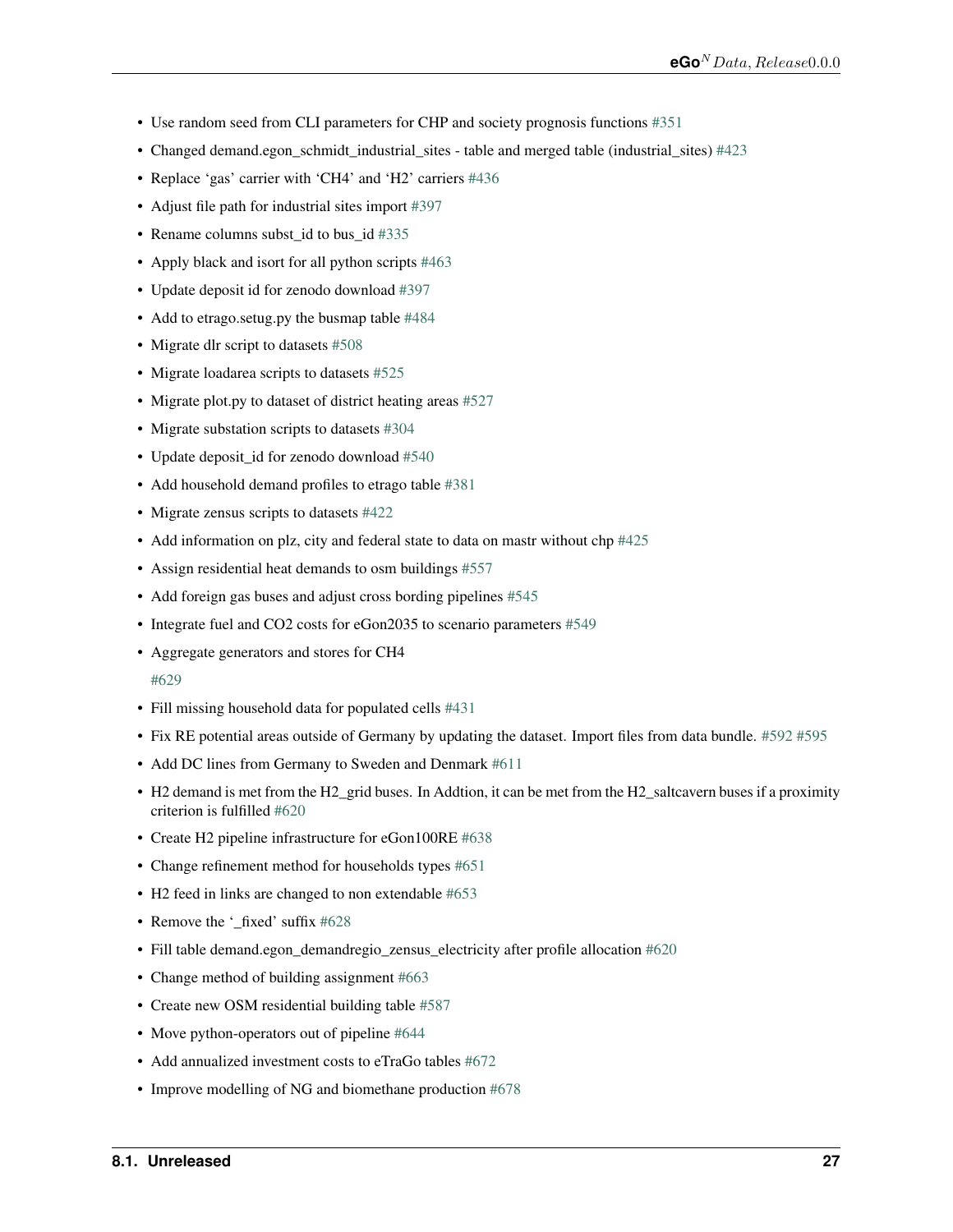- Unify carrier names for both scenarios [#575](https://github.com/openego/eGon-data/issues/575)
- Add automatic filtering of gas data: Pipelines of length zero and gas buses isolated of the grid are deleted. [#590](https://github.com/openego/eGon-data/issues/590)
- Add gas data in neighbouring countries [#727](https://github.com/openego/eGon-data/issues/727)
- Aggregate DSM components per substation [#661](https://github.com/openego/eGon-data/issues/661)
- Aggregate NUTS3 industrial loads for CH4 and H2 [#452](https://github.com/openego/eGon-data/issues/452)
- Update OSM dataset from 2021-02-02 to 2022-01-01 [#486](https://github.com/openego/eGon-data/issues/486)
- Update deposit id to access v0.6 of the zenodo repository [#627](https://github.com/openego/eGon-data/issues/627)
- Include electricity storages for eGon100RE scenario [#581](https://github.com/openego/eGon-data/issues/581)
- Update deposit id to access v0.7 of the zenodo repository [#736](https://github.com/openego/eGon-data/issues/736)
- Update hh electricity profiles

[#735](https://github.com/openego/eGon-data/issues/735)

- Improve CH4 stores and productions aggregation by removing dedicated task [#PR775](https://github.com/openego/eGon-data/pull/775)
- Add CH4 stores in Germany for eGon100RE [#779](https://github.com/openego/eGon-data/issues/779)
- Assigment of H2 and CH4 capacitites for pipelines in eGon100RE [#686](https://github.com/openego/eGon-data/issues/686)
- Update deposit id to access v0.8 of the zenodo repository [#760](https://github.com/openego/eGon-data/issues/760)
- Add primary key to table openstreetmap.osm\_ways\_with\_segments [#787](https://github.com/openego/eGon-data/issues/787)

### **8.1.3 Bug Fixes**

- Some dependencies have their upper versions restricted now. This is mostly due to us not yet supporting Airflow 2.0 which means that it will no longer work with certain packages, but we also won't get and upper version limit for those from Airflow because version 1.X is unlikely to to get an update. So we had to make some implicit dependencies explicit in order to give them them upper version limits. Done via [PR #692](https://github.com/openego/eGon-data/pull/692) in order to fix issues [#343,](https://github.com/openego/eGon-data/issues/343) [#556,](https://github.com/openego/eGon-data/issues/556) [#641](https://github.com/openego/eGon-data/issues/641) and [#669.](https://github.com/openego/eGon-data/issues/669)
- Heat demand data import [#157](https://github.com/openego/eGon-data/issues/157)
- Substation sequence [#171](https://github.com/openego/eGon-data/issues/171)
- Adjust names of demandregios nuts3 regions according to nuts version 2016 [#201](https://github.com/openego/eGon-data/issues/201)
- Delete zensus buildings, apartments and households in unpopulated cells [#202](https://github.com/openego/eGon-data/issues/202)
- Fix input table of electrical-demands-zensus [#217](https://github.com/openego/eGon-data/issues/217)
- Import heat demand raster files successively to fix import for dataset==Everything [#204](https://github.com/openego/eGon-data/issues/204)
- Replace wrong table name in SQL function used in substation extraction [#236](https://github.com/openego/eGon-data/issues/236)
- Fix osmtgmod for osm data from 2021 by updating substation in Garenfeld and set srid [#241](https://github.com/openego/eGon-data/issues/241) [#258](https://github.com/openego/eGon-data/issues/258)
- Adjust format of voltage levels in hvmv substation [#248](https://github.com/openego/eGon-data/issues/248)
- Change order of osmtgmod tasks [#253](https://github.com/openego/eGon-data/issues/253)
- Fix missing municipalities [#279](https://github.com/openego/eGon-data/issues/279)
- Fix import of hydro power plants [#270](https://github.com/openego/eGon-data/issues/270)
- Fix path to osm-file for osmtgmod\_osm\_import [#258](https://github.com/openego/eGon-data/issues/258)
- Fix conflicting docker containers by setting a project name [#289](https://github.com/openego/eGon-data/issues/289)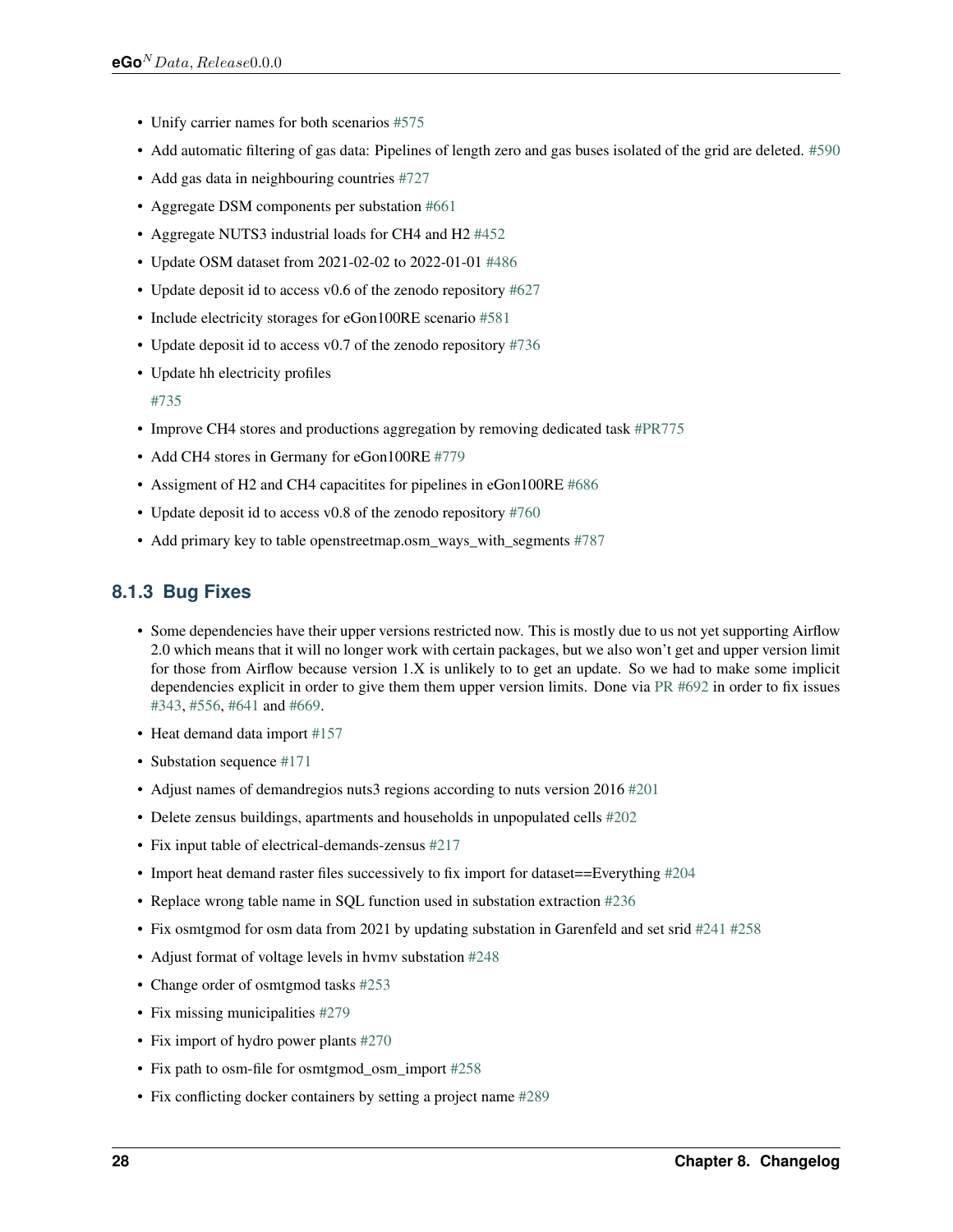- Update task insert-nep-data for pandas version 1.3.0 [#322](https://github.com/openego/eGon-data/issues/322)
- Fix versioning conflict with mv\_grid\_districts [#340](https://github.com/openego/eGon-data/issues/340)
- Set current working directory as java's temp dir when executing osmosis [#344](https://github.com/openego/eGon-data/issues/344)
- Fix border gas voronoi polygons which had no bus\_id [#362](https://github.com/openego/eGon-data/issues/362)
- Add dependency from WeatherData to Vg250 [#387](https://github.com/openego/eGon-data/issues/387)
- Fix unnecessary columns in normal mode for inserting the gas production [#387](https://github.com/openego/eGon-data/issues/390)
- Add xlrd and openpyxl to installation setup [#400](https://github.com/openego/eGon-data/issues/400)
- Store files of OSM, zensus and VG250 in working dir [#341](https://github.com/openego/eGon-data/issues/341)
- Remove hard-coded slashes in file paths to ensure Windows compatibility [#398](https://github.com/openego/eGon-data/issues/398)
- Add missing dependency in pipeline.py [#412](https://github.com/openego/eGon-data/issues/412)
- Add prefix egon to MV grid district tables [#349](https://github.com/openego/eGon-data/issues/349)
- Bump MV grid district version no [#432](https://github.com/openego/eGon-data/issues/432)
- Add curl to prerequisites in the docs [#440](https://github.com/openego/eGon-data/issues/440)
- Replace NAN by 0 to avoid empty p\_set column in DB [#414](https://github.com/openego/eGon-data/issues/414)
- Exchange bus 0 and bus 1 in Power-to-H2 links [#458](https://github.com/openego/eGon-data/issues/458)
- Fix missing cts demands for eGon2035 [#511](https://github.com/openego/eGon-data/issues/511)
- Add *data\_bundle* to *industrial\_sites* task dependencies [#468](https://github.com/openego/eGon-data/issues/468)
- Lift *geopandas* minimum requirement to *0.10.0* [#504](https://github.com/openego/eGon-data/issues/504)
- Use inbuilt *datetime* package instead of *pandas.datetime* [#516](https://github.com/openego/eGon-data/issues/516)
- Add missing 'sign' for CH4 and H2 loads [#516](https://github.com/openego/eGon-data/issues/538)
- Delete only AC loads for eTraGo in electricity\_demand\_etrago [#535](https://github.com/openego/eGon-data/issues/535)
- Filter target values by scenario name [#570](https://github.com/openego/eGon-data/issues/570)
- Reduce number of timesteps of hh electricity demand profiles to 8760 [#593](https://github.com/openego/eGon-data/issues/593)
- Fix assignemnt of heat demand profiles at German borders [#585](https://github.com/openego/eGon-data/issues/585)
- Change source for H2 steel tank storage to Danish Energy Agency [#605](https://github.com/openego/eGon-data/issues/605)
- Change carrier name from 'pv' to 'solar' in eTraGo\_generators [#617](https://github.com/openego/eGon-data/issues/617)
- Assign "carrier" to transmission lines with no value in grid.egon\_etrago\_line [#625](https://github.com/openego/eGon-data/issues/625)
- Fix deleting from eTraGo tables [#613](https://github.com/openego/eGon-data/issues/613)
- Fix positions of the foreign gas buses [#618](https://github.com/openego/eGon-data/issues/618)
- Create and fill transfer\_busses table in substation-dataset [#610](https://github.com/openego/eGon-data/issues/610)
- H2 steel tanks are removed again from saltcavern storage [#621](https://github.com/openego/eGon-data/issues/621)
- Timeseries not deleted from grid.etrago\_generator\_timeseries [#645](https://github.com/openego/eGon-data/issues/645)
- Fix function to get scaled hh profiles [#674](https://github.com/openego/eGon-data/issues/674)
- Change order of pypsa-eur-sec and scenario-capacities [#589](https://github.com/openego/eGon-data/issues/589)
- Fix gas storages capacities [#676](https://github.com/openego/eGon-data/issues/676)
- Distribute rural heat supply to residetntial and service demands [#679](https://github.com/openego/eGon-data/issues/679)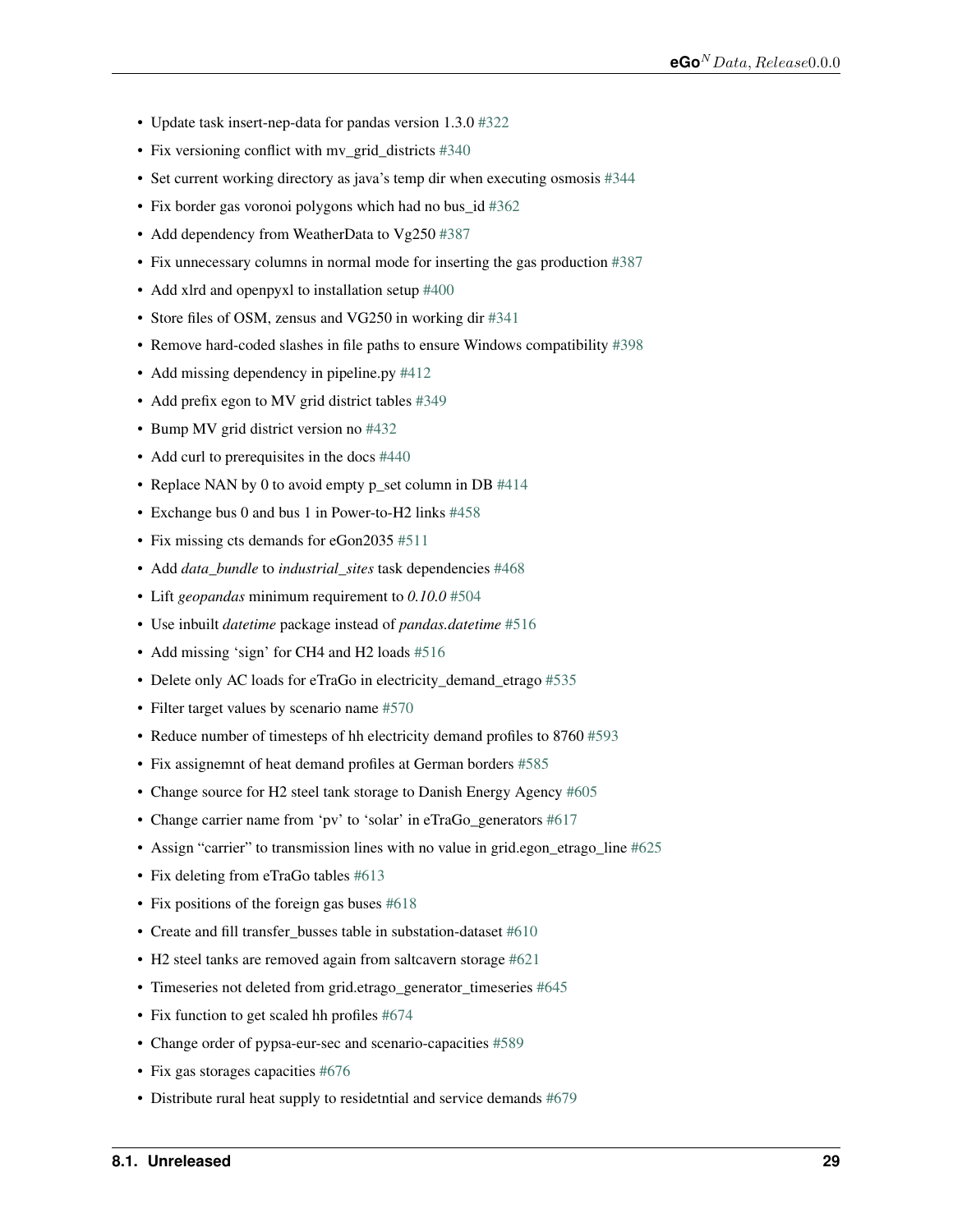- Fix time series creation for pv rooftop [#688](https://github.com/openego/eGon-data/issues/688)
- Fix extraction of buildings without amenities [#693](https://github.com/openego/eGon-data/issues/693)
- Assign DLR capacities to every transmission line [#683](https://github.com/openego/eGon-data/issues/683)
- Fix solar ground mounted total installed capacity [#695](https://github.com/openego/eGon-data/issues/695)
- Fix twisted number error residential demand [#704](https://github.com/openego/eGon-data/issues/704)
- Clean up *"pipeline.py"* [#562](https://github.com/openego/eGon-data/issues/562)
- Assign timeseries data to crossborder generators ego2035 [#724](https://github.com/openego/eGon-data/issues/724)
- Add missing dataset dependencies in "pipeline.py" [#725](https://github.com/openego/eGon-data/issues/725)
- Fix assignemnt of impedances (x) to etrago tables [#710](https://github.com/openego/eGon-data/issues/710)
- Fix country\_code attribution of two gas buses [#744](https://github.com/openego/eGon-data/issues/744)
- Fix voronoi assignemnt for enclaves [#734](https://github.com/openego/eGon-data/issues/734)
- Set lengths of non-pipeline links to 0 [#741](https://github.com/openego/eGon-data/issues/741)
- Change table name from boundaries.saltstructures\_inspee to boundaries. inspee\_saltstructures [#746](https://github.com/openego/eGon-data/issues/746)
- Add missing marginal costs for conventional generators in Germany [#722](https://github.com/openego/eGon-data/issues/722)
- Fix carrier name for solar ground mounted in scenario parameters [#752](https://github.com/openego/eGon-data/issues/752)
- Create rural\_heat buses only for mv grid districts with heat load [#708](https://github.com/openego/eGon-data/issues/708)
- Solve problem while creating generators series data egon2035 [#758](https://github.com/openego/eGon-data/issues/758)
- Correct wrong carrier name when assigning marginal costs [#766](https://github.com/openego/eGon-data/issues/766)
- Use db.next\_etrago\_id in dsm and pv\_rooftop dataset [#748](https://github.com/openego/eGon-data/issues/748)
- Add missing dependency to heat\_etrago [#771](https://github.com/openego/eGon-data/issues/771)
- Fix distribution of resistive heaters in district heating grids [#783](https://github.com/openego/eGon-data/issues/783)
- Fix missing reservoir and run\_of\_river power plants in eTraGo tables, Modify fill\_etrago\_gen to also group generators from eGon100RE, Use db.next\_etrago\_id in fill\_etrago\_gen [#798](https://github.com/openego/eGon-data/issues/798) [#776](https://github.com/openego/eGon-data/issues/776)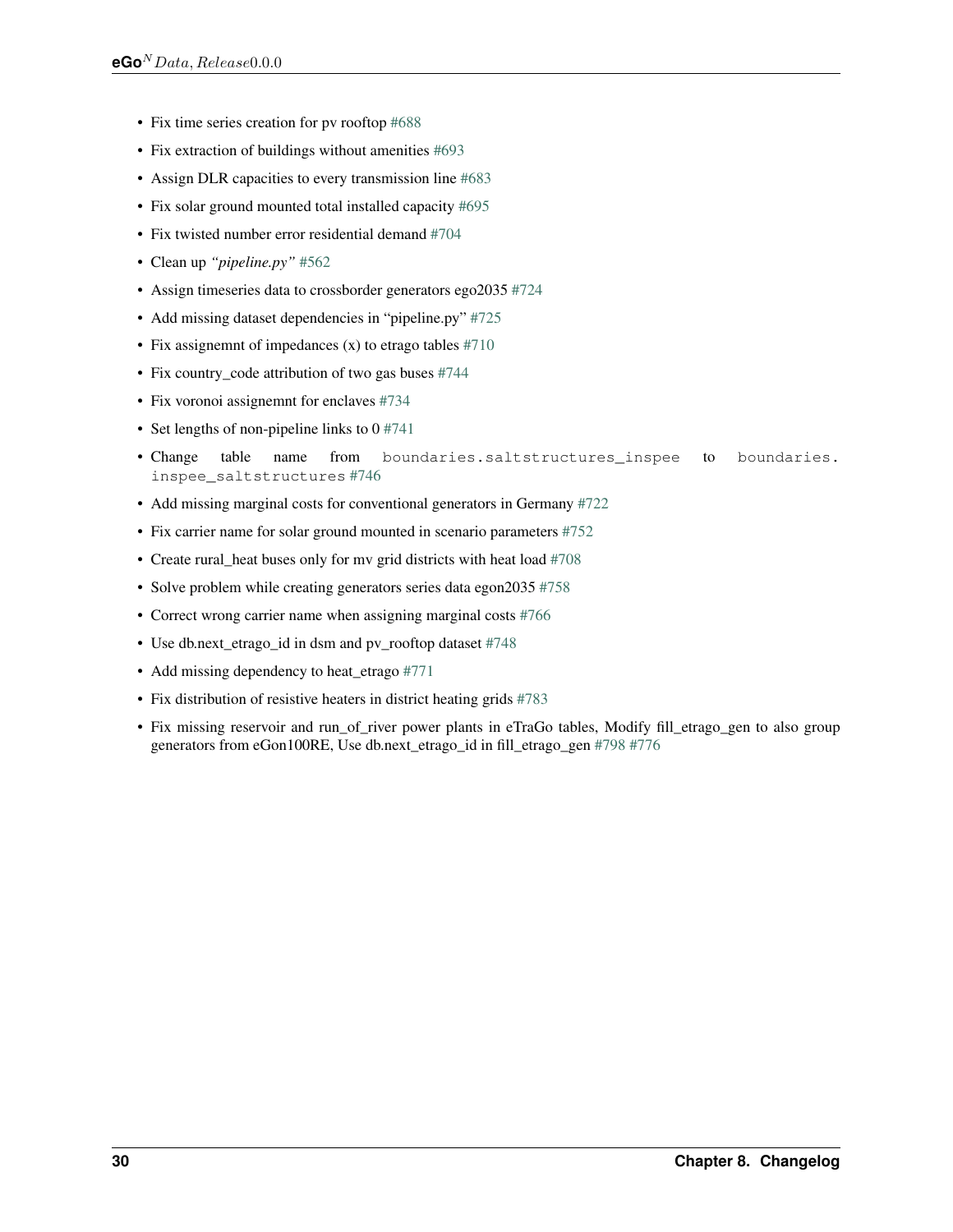## Reference

## <span id="page-34-6"></span><span id="page-34-1"></span><span id="page-34-0"></span>**9.1 egon.data**

### <span id="page-34-2"></span>**9.2 egon.data.airflow package**

### **9.2.1 Subpackages**

**egon.data.airflow.dags namespace**

**Submodules**

**egon.data.airflow.dags.pipeline module**

### **9.2.2 Submodules**

**9.2.3 egon.data.airflow.tasks module**

### <span id="page-34-3"></span>**9.3 egon.data.airflow.dags.pipeline module**

## <span id="page-34-4"></span>**9.4 egon.data.airflow.tasks module**

### <span id="page-34-5"></span>**9.5 egon.data.cli module**

Module that contains the command line app.

Why does this file exist, and why not put this in \_\_main\_?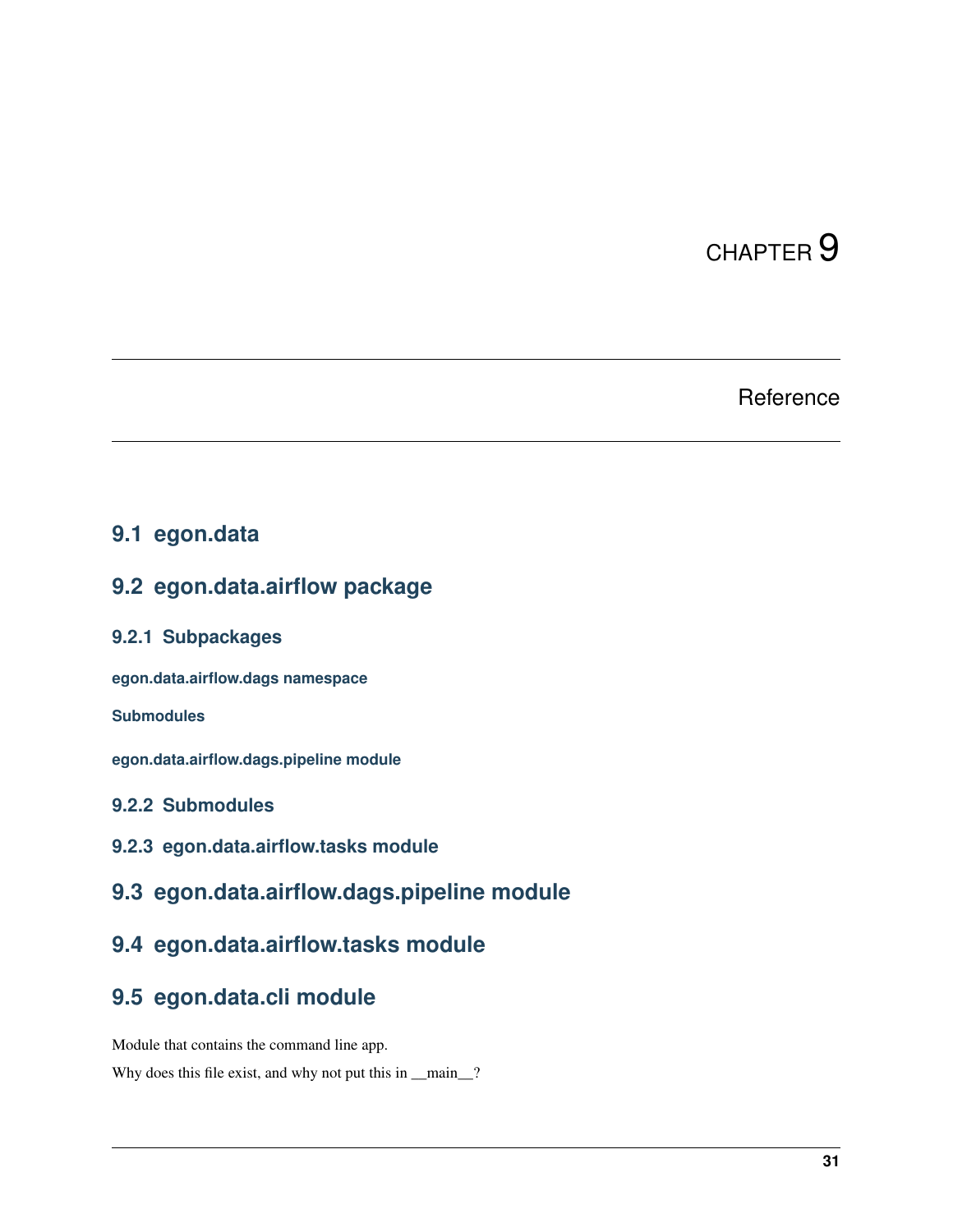<span id="page-35-2"></span>You might be tempted to import things from \_\_main\_\_ later, but that will cause problems: the code will get executed twice:

- When you run *python -megon.data* python will execute *\_\_main\_\_.py* as a script. That means there won't be any egon.data. \_\_main\_\_ in sys.modules.
- When you import <u>main</u> it will get executed again (as a module) because there's no egon. data.\_\_main\_\_ in sys.modules.

Also see (1) from <http://click.pocoo.org/5/setuptools/#setuptools-integration>

```
egon.data.cli.main()
```
## <span id="page-35-0"></span>**9.6 egon.data.importing.openstreetmap package**

### **9.6.1 Module contents**

### <span id="page-35-1"></span>**9.7 egon.data.processing namespace**

### **9.7.1 Submodules**

**9.7.2 egon.data.processing.openstreetmap module**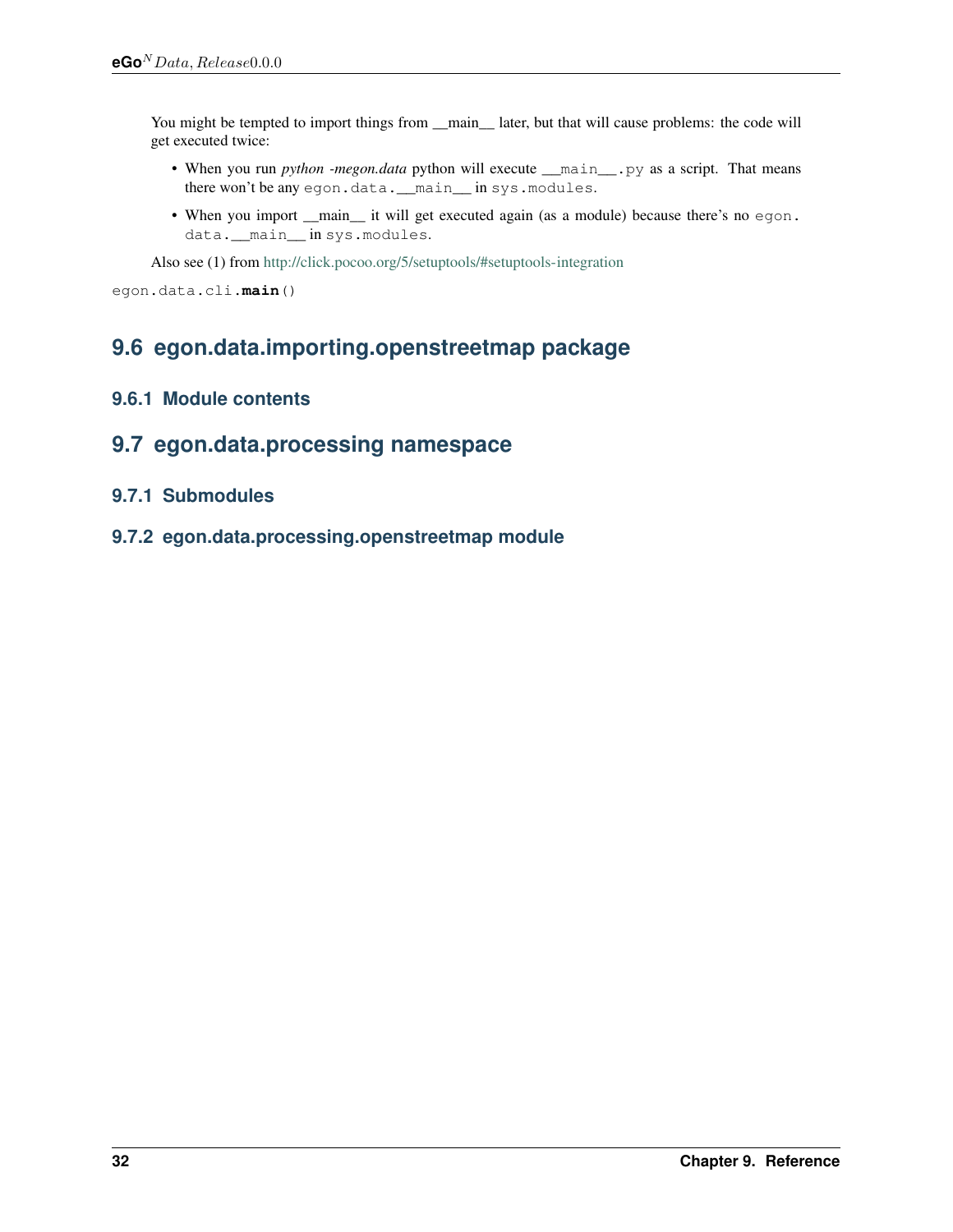Indices and tables

- <span id="page-36-0"></span>• genindex
- modindex
- search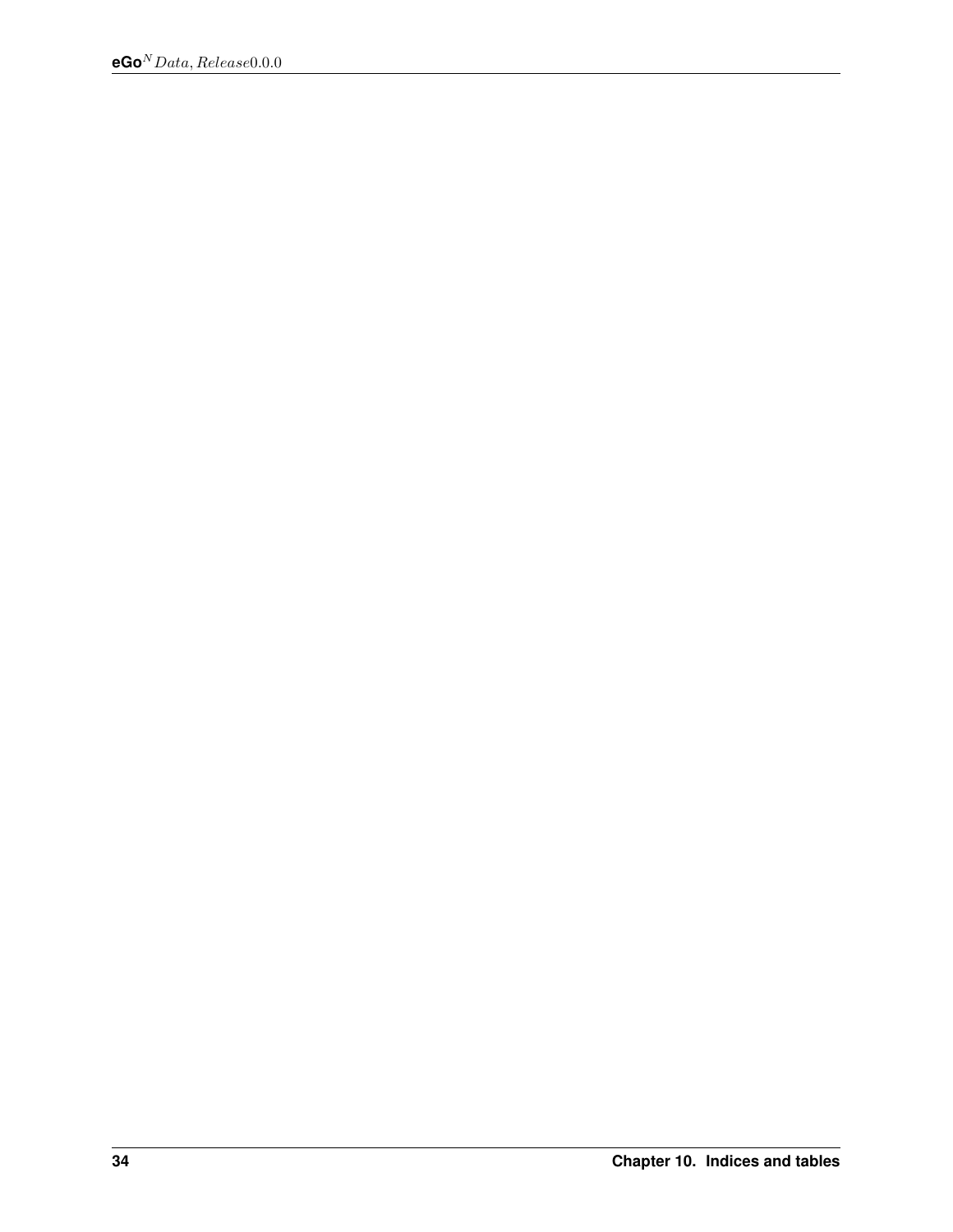# Python Module Index

<span id="page-38-0"></span>e

egon.data, [31](#page-34-2) egon.data.airflow, [31](#page-34-2) egon.data.airflow.dags.pipeline, [31](#page-34-3) egon.data.cli, [31](#page-34-5)